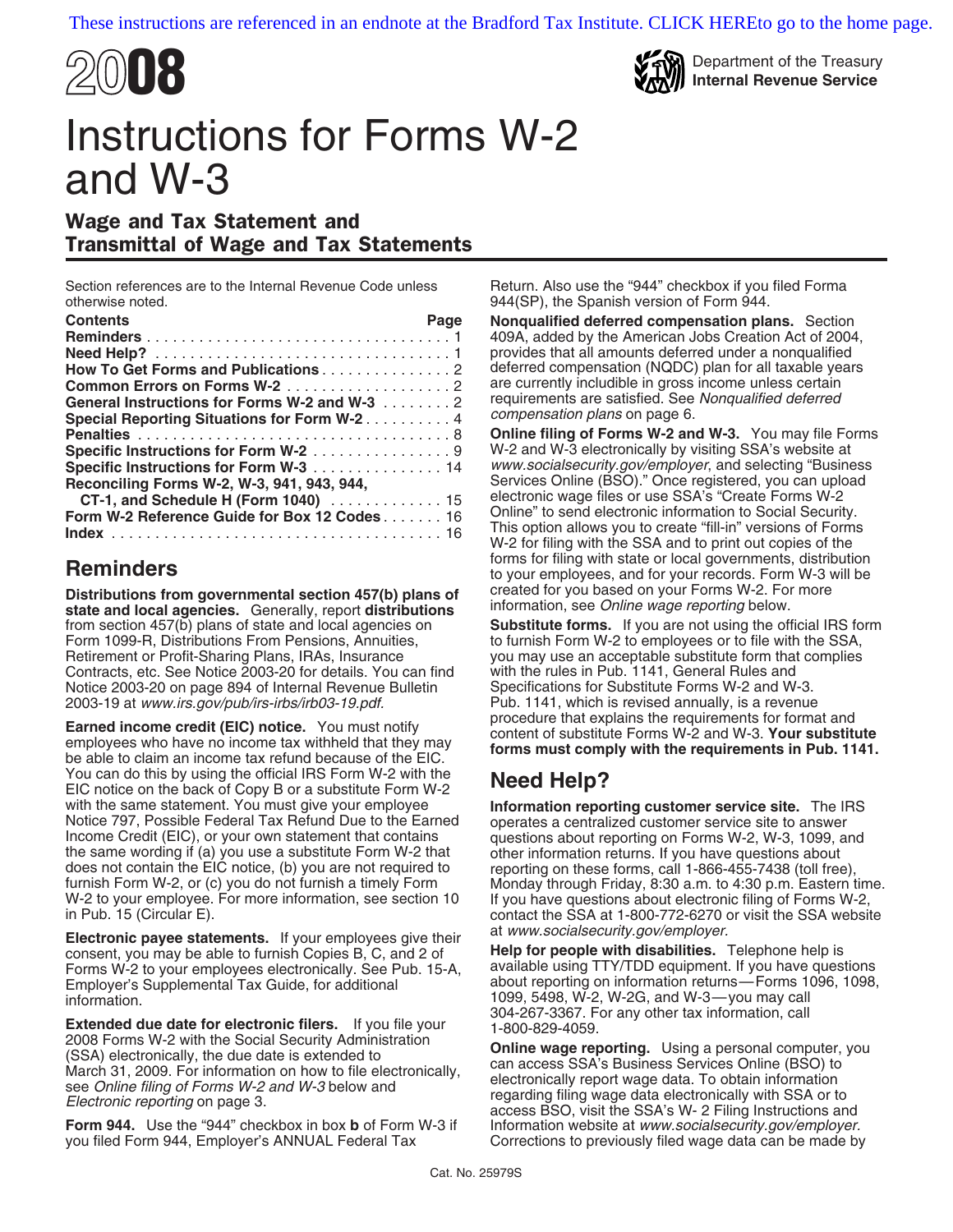accessing BSO. Call the SSA at 1-888-772-2970 if you experience problems using any of the services within BSO. **Do not:**

The website includes information on electronic filing,<br>
some IRS and SSA publications, and general topics of<br>
interest about annual wage reporting. You can also use<br>
BSO to ask questions about wage reporting.<br>
Employers ca

## **Employment tax information.** Detailed employment tax box 13. See *Retirement plan* on page 13.

- 
- 
- Pub. 15-B, Employer's Tax Guide to Fringe Benefits, and
- Pub. 51 (Circular A), Agricultural Employer's Tax Guide.

questions at 1-800-829-4933 (hours of operation are questions at 1-800-829-4933 (hours of operation are **W-2 and W-3**<br>Monday through Friday 8:00 a.m to 8:00 p.m. local time) or **W-2 and W-3** visit the IRS website at www.irs.gov and type "Employment **Who must file Form W-2.** Employers must file Form W-2 Taxes" in the *Keyword/Search Terms* box. for wages paid to each employee from whom:

- 
- 
- 
- 
- 
- 

Do not file Copy A of Forms W-2, W-3, W-2c, and<br>W-3c downloaded from the IRS website with the<br>SSA. They are provided for informational purposes<br>Wake a copy of Form W-3: keep it and Copy D (Form W-2.



Publication 1796, IRS Tax Products CD/DVD, and obtain:

- 
- 
- Bonus: Historical Tax Products DVD—*Ships with the final* 1040), Household Employment Taxes, and its separate instructions. **You must have an EIN**. See Box b-Emple
- Tax Map: an electronic research tool and finding aid.<br>• Tax law frequently asked questions (FAQs).
- 
- 
- 
- 
- -
- 
- The first release will ship the beginning of January 2008.<br>• The final release will ship the beginning of March 2008.

Forms W-2 provide information to your employees, the SSA, or Schedule H (Form 1040) filed by or for the payer.<br>the IRS, and state and local governments. Avoid making the **When to file.** File Copy A of Form W-2 with the ent the IRS, and state and local governments. Avoid making the following errors, which cause processing delays.

- 
- 
- 
- 
- 

information is given in:<br>
• Misformat the employee's name in box e. Enter the<br>
• Pub. 15 (Circular E), Employer's Tax Guide,<br>
• Pub. 15 (Circular E), Employer's Tax Guide,<br>
• • Pub. 15 (Circular E), Employer's Tax Guide, employee's first name and middle initial in the first box, his<br>• Pub. 15-A, Employer's Supplemental Tax Guide, entity or her surname in the second box, and his or her suffix or her surname in the second box, and his or her suffix (optional) in the third box.

# You can also call the IRS with your employment tax **General Instructions for Forms**

• Income, social security, or Medicare tax was withheld or<br>• Income tax would have been withheld if the employee had **How To Get Forms and Publications** • Income tax would have been withheld if the employee had not

**Internet.** You can access the IRS website 24 hours a day,<br>
The damed no more than one withholding allowance or had not<br>
The damed exemption from withholding on Form W-4,<br>
■ Download forms, instructions, and publications.

• Send us comments or request help by email.<br>• Sign up to receive local and national tax news by email. If you are required to file 250 or more Forms W-2, see<br>Electronic reporting on page 3.

exalest SSA. They are provided for informational purposes<br>only. A penalty of \$50 per information return may be<br>imposed for filing such forms that cannot be scanned.<br>sure to use Form W-3 for the correct year. If you are fil **IRS Tax Products CD/DVD.** You can order IRS Forms W-2 electronically, see *Electronic reporting* on<br>Publication 1796, IRS Tax Products CD/DVD, and page 3.

Household employers, even those with only one household employee, must file Form W-3 if filing a paper • Current-year forms, instructions, and publications. Form W-2. On Form W-3 check the "Hshld. emp." checkbox • Prior-year forms, instructions, and publications. in box b. For more information, see Schedule H (Form • Bonus: Historical Tax Products DVD— Ships with the final (1040), Household Employment Taxes, and its separate instructions. **You must have an EIN**. See Box b-Employer identification number (EIN) on page 9.

• Tax law frequently asked questions (FAQs).<br>
• Tax Topics from the IRS telephone response system.<br>
• Fill-in, print, and save features for most tax forms.<br>
• Internal Revenue Bulletins.<br>
• Toll-free and email technical su

The CD/DVD is released twice during the year.  $\bullet$  Is authorized to sign by an agency agreement (either oral,<br>The first release will ship the beginning of January 2008. Written, or implied) that is valid under state law an • Writes "For (name of payer)" next to the signature (paper<br>Form W-3 only).

Purchase the CD/DVD from National Technical<br>
Information Service (NTIS) at *www.irs.gov/cdorders* for \$35<br>
(no handling fee) or call **1-877-CDFORMS** (1-877-233-6767)<br>
till responsible for filing, when due, a correct and co Form 944, Employer's ANNUAL Federal Tax Return; Form<br>CT-1, Employer's Annual Railroad Retirement Tax Return;<br>Forms W-2 provide information to your employees, the SSA, or Schedule H (Form 1040) filed by or for the payer. page of Form W-3 by March 2, 2009. However, if you file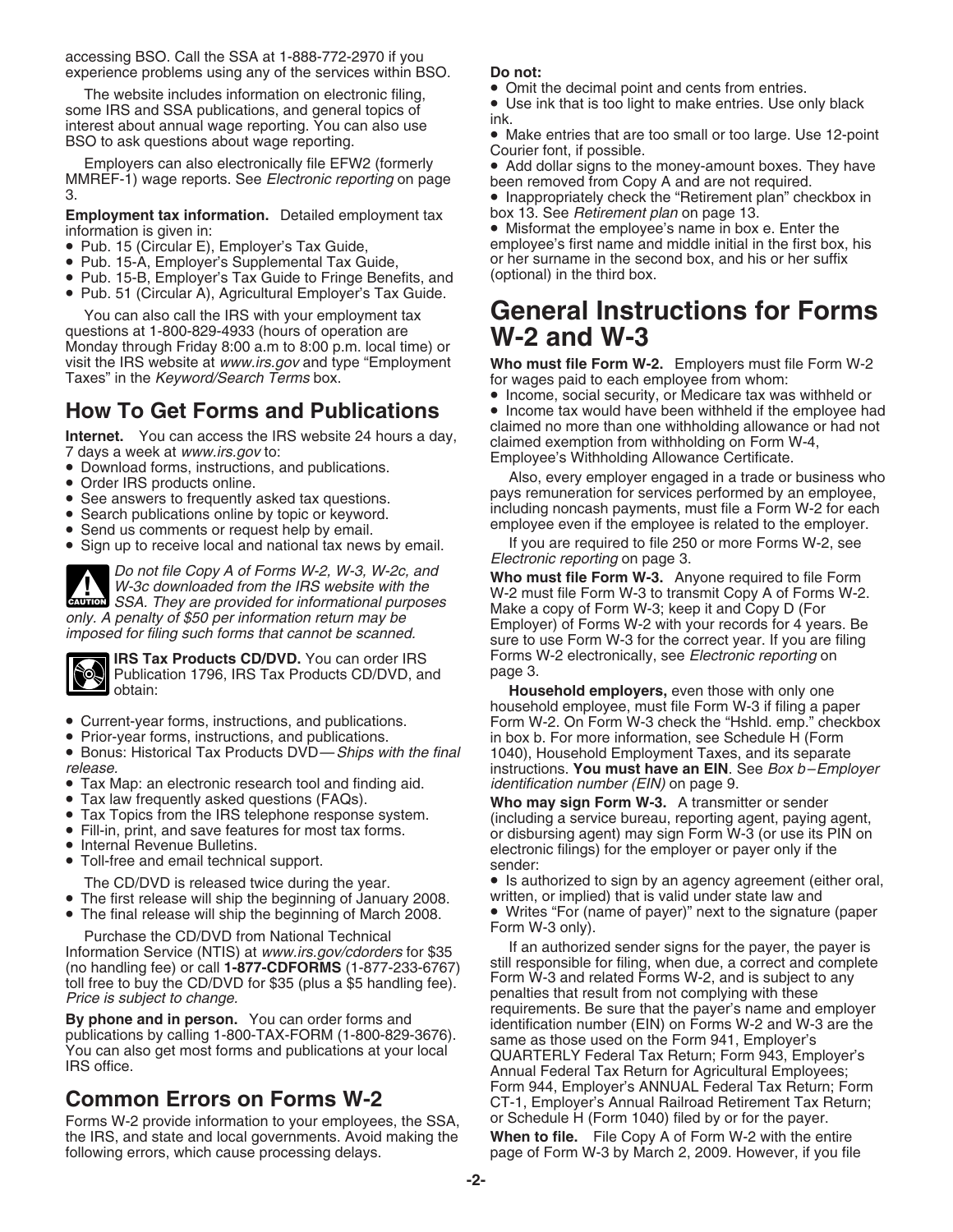electronically, the due date is March 31, 2009. You may owe If you file electronically, do not file the same returns a penalty for each Form W-2 that you file late. See Penalties  $\blacksquare$  on paper. on page 8. If you terminate your business, see Terminating



**EAUTION** by February 2, 2009. But see Extension to furnish

**Where to file paper forms.** File the entire Copy A page of **Furnishing Copies B, C, and 2 to employees.** Furnish Form W-2 with the entire page of Form W-3 at the following Copies B, C, and 2 of Form W-2 to your employees, Form W-2 with the entire page of Form W-3 at the following address:

**Social Security Administration Data Operations Center** 

**TIP** 1150 E. Mountain Dr." to the address and change the ZIP<br>
code to "18702-7997." See Pub. 15 (Circular E) for a list of<br>
IRS-approved private delivery services.<br>
Do not send cash, checks, money orders, etc., with<br>
The sure t

the Forms W-2 and W-3 that you submit to the SSA. **to employees are clear and**<br>
Do not use the address above to file electronically. **requirements in Pub. 1141.** See SSA's EFW2 (formerly MMREF-1), Specifications for<br>Filing Forms W-2 Electronically, for the electronic filing<br>address. Employment tax forms (for example, Form 941 or may request an extension of time to furnish Forms W-2 the IRS.

*you are filing fewer than 250 Forms W-2.* Small Employees use a **social security number** (SSN) **TIP** more information, visit SSA's Business Services Online nine digits properly to show the kind of number. Do not

website at www.socialsecurity.gov/bso/bsowelcome.htm and accept an individual taxpayer identification number (ITIN) for select "Tutorial." employment purposes. For more information, see section 4

You may request a waiver on Form 8508, Request **of Pub. 15 (Circular E).**<br>Waiver From Filing Information Returns Electronically/ The IRS uses SSNs to check the payments that you for Waiver From Filing Information Returns Electronically/ Magnetically. Submit Form 8508 to the IRS at least 45 days report against the amounts shown on the employees' tax<br>before the due date of Form W-2. See Form 8508 for filing returns. The SSA uses SSNs to record employees' ea information. for future social security and Medicare benefits. **When you**



a business on page 7.<br> **Extension to file.** You may request an automatic<br>
extension of time to file Form W-2 with the SSA by sending<br>
Form 8809, Application for Extension of Time To File<br>
Information website at www.socials

Even if you request an extension to file Form W-2, situations from paper reporting instructions. For example, <br>you must still furnish Form W-2 to your employees electronic filers may enter more than four items in box 12 electronic filers may enter more than four items in box 12 in **CAUTION** by February 2, 2009. But see Extension to furnish one individual's wage report, but paper filers are limited to Form W-2.<br>Forms W-2 to employees *below.* four entries in box 12 on Copy A of each Form W-2.

> generally, by February 2, 2009. You will meet the "furnish" requirement if the form is properly addressed and mailed on or before the due date.

**Data Operations Center If employment ends before December 31, 2008, you may**<br>**Wilkes-Barre, PA 18769-0001 If end and the employee at any time after employment** furnish copies to the employee at any time after employment ends, but no later than February 2, 2009. If an employee If you use "Certified Mail" to file, change the ZIP<br>
code to "18769-0002." If you use an IRS-approved<br>
private delivery service, add "ATTN: W-2 Process,<br>
wage payment, whichever is later. However, if you terminate

Do not send cash, checks, money orders, etc., with forms on page 1. **Be sure that the Forms W-2 you provide**<br>the Forms W-2 and W-3 that you submit to the SSA. **to employees are clear and legible and comply with the** to employees are clear and legible and comply with the

- 
- 

- 
- 

Send Copy 1 of Form W-2 to your state, city, or local tax<br>
information Reporting Program<br>
(including how to complete boxes 15-20), contact your state,<br>
(including how to complete boxes 15-20), contact your state,<br>
city, or

*You are encouraged to file electronically even if* an **employer identification number** (EIN) (00-0000000). submitters may be able to file Forms W-2 online. For (000-00-0000). When you list a number, please separate the

returns. The SSA uses SSNs to record employees' earnings.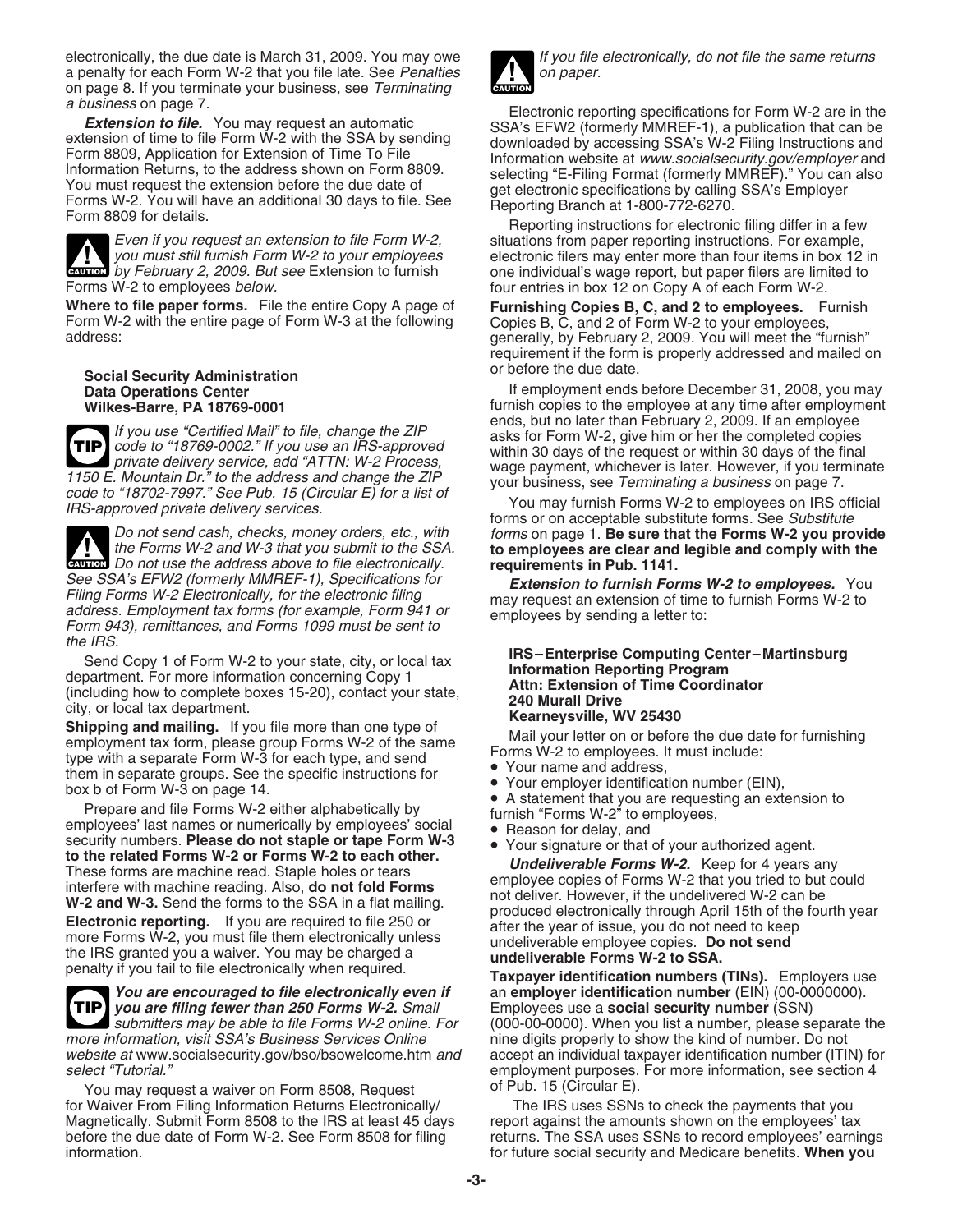**prepare Form W-2, be sure to show the correct SSN for** You must report all employer contributions to an Archer **each employee.** For information on verification of SSNs, MSA in box 12 of Form W-2 with code **R.** Employer

# **Special Reporting Situations for** An employee's contributions to an Archer MSA are

**Adoption benefits.** Amounts paid or expenses incurred by taxes (or railroad retirement taxes, if applicable). Employee san employee is an employee san employee is an employee sexual field adoption expenses under an expent adoption assistance program are not subject to federal Form 1040.<br>income tax withholding and are not reportable in box 1.

**Agent reporting.** Generally, an agent who has an **Workers, and Section 4–Religious Exemptions in** approved Form 2678. Employer Appointment of Agent. Pub. 15-A. approved Form 2678, Employer Appointment of Agent, should enter the agent's name as the employer in box c of should enter the agent's name as the employer in box c of **Corrections.** Use the current version of Form W-2c,<br>Form W-2, and file only one Form W-2 for each employee. Corrected Wage and Tax Statement, to correct errors ( Form W-2, and file only one Form W-2 for each employee. Corrected Wage and Tax Statement, to correct errors (such However, if the agent (a) is acting as an agent for two or as incorrect name, SSN, or amount) on a previousl

Each Form W-2 should reflect the EIN of the **agent** in even if you are only filing a Form W-2c to correct an box b. An agent files one Form W-3 for all of the Forms W-2 employee's name or SSN. However, see *Incorrect a* box b. An agent files one Form W-3 for all of the Forms W-2 employee's name or SSN. However, see *Incorrect address*<br>and enters its own information in boxes e, f, and g of Form on employee's Form W-2 below for information and enters its own information in boxes e, f, and g of Form on employee's Form W-2 below for information on correcting<br>W-3 as it appears on the agent's related employment tax an employee's address. See the Instructions for W-3 as it appears on the agent's related employment tax an employee's address. See the Instructions for Forms<br>
returns (for example, Form 941). Enter the client-employer's W-2c and W-3c if an error was made on a previously EIN in box h of Form W-3 if the Forms W-2 relate to only Form W-3.<br>one employer (other than the agent); if not, leave box h

**TIP** excess social security or railroad retirement (RRTA) send Copy A to the SSA. Write "CORRECTED" on the \$6,324.00 in social security and Tier I RRTA tax withheld, he correct Form W-2, send the entire page to the S<br>or she should claim the excess on the appropriate line of same "Void" form will not be processed. **Do not** write or she should claim the excess on the appropriate line of "Void" form will not be processed. **Do not** write Form 1040 or Form 1040A. If an employee had more than

Archer MSA is not subject to federal income tax withholding, period that you find the error, and issue the employee a<br>or social security, Medicare, or railroad retirement taxes if it Form W-2c for the prior year. If you ar or social security, Medicare, or railroad retirement taxes if it Form W-2c for the prior year. If you are correcting social is reasonable to believe at the time of the payment that the security or Medicare wages or tips, a is reasonable to believe at the time of the payment that the security or Medicare **wages or tips**, also file the entire contribution will be excludable from the employee's income. However, if it is not reasonable to believe at the time of correct the social security records and **any other items** on payment that the contribution will be excludable from the the original Form M-2 (or previously filed Form W-20<br>A were in error. employee's income, employer contributions are subject to were in error.<br>income tax withholding and social security and Medicare **Incorrect address on employee's Form W-2.** If you income tax withholding and social security and Medicare taxes (or railroad retirement taxes, if applicable) and must be reported in boxes 1, 3, and 5. **For all other information on Form W-2** is

see section 4 of Pub. 15 (Circular E). contributions to an Archer MSA that are not excludable from the income of the employee also must be reported in box 1.

includible in income as wages and are subject to federal<br>income tax withholding and social security and Medicare<br>**Adoption benefits.** Amounts paid or expenses incurred by taxes (or railroad retirement taxes, if applicable) contributions are deductible, within limits, on the employee's

income tax withholding and are not reportable in box 1.<br>
However, these amounts (including adoption benefits for a section 125 (cafeteria) plan, but not including<br>
throw a section 125 (cafeteria) plan, but not including<br>
a

For another employer, and (b) pays social security wages for<br>
in ore than one employer in excess of the wage base to an<br>
individual, the agent must file separate Forms W-2 for the<br>
affected employee reflecting the wages pa

Statements, whenever you file a Form W-2c with the SSA, W-2c and W-3c if an error was made on a previously filed

one employer (other than the agent); it not, leave box he are lift you discover an error on Form W-2 after you issue it to<br>blank. See Rev. Proc. 70-6, 1970-1 C.B. 420, for procedures your employee but before you send it to Generally, an agent is not responsible for refunding Prepare a new Form W-2 with the correct information, and<br>excess social security or railroad retirement (BBTA) send Copy A to the SSA. Write "CORRECTED" on the tax on employees. If an employee worked for more **employee's** new copies (B, C, and 2), and furnish them to then to the employee. If the "Void" Form W-2 is on a page with a the employee. If the "Void" Form W-2 is on a page with a correct Form W-2, send the entire page to the SSA. The

\$2,960.10 in Tier II RRTA tax withheld from more than one If you are making an adjustment in 2008 to correct social<br>employer, the employee should claim a refund on Form 843, security and Medicare **taxes** for a prior year, employer, the employee should claim a refund on Form 843, security and Medicare **taxes** for a prior year, you must file Form 941c, Supporting Statement To Correct Information, **Archer MSA.** An **employer's** contribution to an employee's with your Form 941, Form 943, or Form 944 in the return

filed a Form W-2 with the SSA showing an incorrect address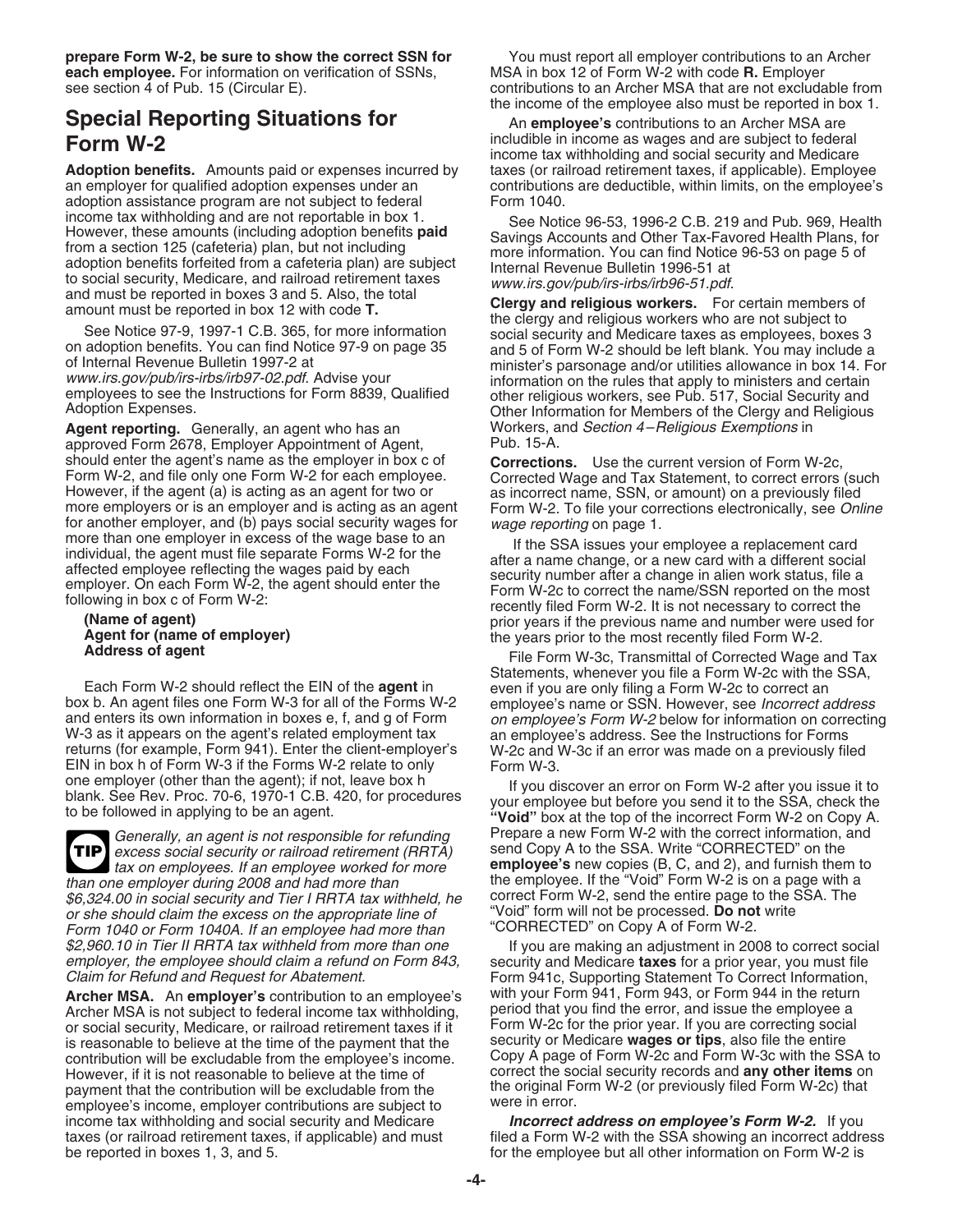**correct the address.** Social security and Medicare taxes, the gross amount is correct the address.

However, if the address was incorrect on the Form W-2 **If Employer X made the payment after the year of**<br>furnished to the employee, **you must do one of the**<br>**If Employer X made the payment after the year of**<br>**death**, the \$

including the new address. Indicate "REISSUED<sup>"</sup> However, the employer would still file Form 1099-MISC. STATEMENT" on the new copies. **Do not send Copy A to Designated Roth contributions.** Under section 402A, a

address in box f and all other correct information. **Do not** contribution program may elect to make designated Roth **send Copy A to the SSA.** contributions to the plan or program in lieu of elective

• Mail the Form W-2 with the incorrect address to the deferrals. Designated Roth contributions are subject to employee in an envelope showing the correct address or federal income tax withholding and social security and<br>otherwise deliver it to the employee. If applice the state of the discussed and railroad retirement taxes, if ap

**Deceased employee's wages.** If an employee dies during and finitious be reported in boxes 1, 3, and 5.<br>the year, you must report the accrued wages, yacation pay, Section 402A requires separate reporting of the yearly the year, you must report the accrued wages, vacation pay, Section 402A requires separate reporting of the yearly and other compensation paid after the date of death. Follow designated Roth contributions. Designated Roth and other compensation paid after the date of death. Follow designated Roth contributions. Designated Roth the instructions below even if you reissued the deceased contributions to 401(k) plans will be reported using code the instructions below even if you reissued the deceased

If you made the **payment in the same year that the EXALCONE amployee died**, you must withhold social security and **EXALCONE IF SEE A** and Medicare taxes on the payment and report the payment on the employee's Form W-2 only as social security and Medicare wages to ensure proper social security and benefits provided to your employees under an educational Medicare redit is received.<br>Medicare credit is received.

(box 5) and the social security and Medicare taxes withheld for more information. Also see Box 1–Wages, tips, other in boxes 4 and 6. **Do not show the payment in box 1.** compensation on page 9.

- 
- 
- 

**!**

Employer X also must complete Form 1099-MISC as under a per diem or mileage allowance, the standard follows:<br>mileage rate, the per diem substantiation method, and

• **Boxes for:** Recipient's name, address, and TIN—The estate's name, address, and TIN

correct, **do not file Form W-2c with the SSA merely to** • **Box 3:** 3000.00 (Even though amounts were withheld for

**following:**<br> **each,** the \$3,000 would **not** be subject to social security<br> **•** Issue a new, corrected Form W-2 to the employee, and Medicare taxes and would **not** be shown on Form W-2.

**the SSA.**<br>• Issue a Form W-2c to the employee showing the correct reduction agreement that includes a qualified Roth **•** Issue a Form W-2c to the employee showing the correct reduction agreement that includes a qualified Medicare taxes (and railroad retirement taxes, if applicable) and must be reported in boxes 1, 3, and 5.

employee's uncashed paycheck in the name of his or her in box 12; designated Roth contributions under 403(b) salary estate or beneficiary.<br>reduction agreements will be reported using code **BB** in<br>box 12. For reporting instructions, see *Code AA* and *Code* 

**Educational assistance programs.** A \$5,250 exclusion for employer-provided educational assistance applies to assistance program. However, educational assistance that exceeds \$5,250 may be excludable from an employee's On the employee's Form W-2, show the payment as<br>social security wages (box 3) and Medicare wages and tips<br>(box 5) and the social security and Medicare taxes withheld<br>(box 5) and the social security and Medicare taxes withh

 If you made the **payment after the year of death,** do **Election workers.** Report on Form W-2 payments of \$600 not report it on Form W-2, and do not withhold social or more to election workers for services performed in state, security and Medicare taxes.<br>payments of less than \$600 paid to election workers if social<br>Missiles a secure of the secure of death are payments of less than \$600 paid to election workers if social

**Whether the payment is made in the year of death or**<br> **Examplements** of less than \$600 paid to election workers if social<br>
and Medicare taxes were withheld under a section<br>
of Form 1099-MISC, Miscellaneous Income, for th

• **Box 6** – 188.50 (1.45% of the amount in box 5) For more information on accountable plans, nonaccountable plans, amounts treated as substantiated mileage rate, the per diem substantiation method, and the high-low substantiation method, see Pub. 463, Travel, Entertainment, Gift, and Car Expenses; Pub. 1542, Per Diem Rates; and section 5 of Pub. 15 (Circular E).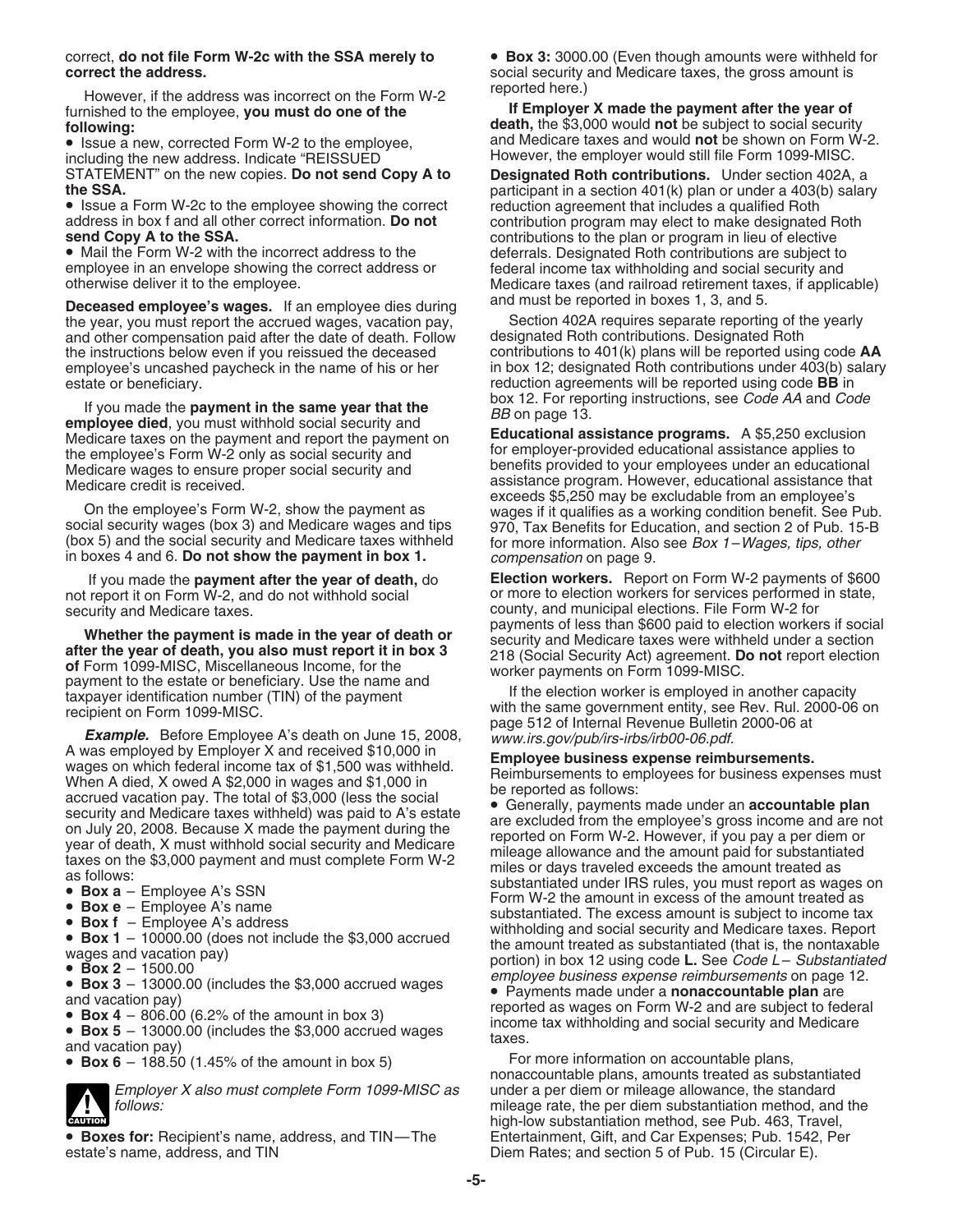**employer.** If you paid your employee's share of social insurance over \$50,000 for an employee or a former security and Medicare taxes rather than deducting them employee, you must report the taxable cost of excess withholding and social security, Medicare, and federal

This does not apply to household and agricultural<br>
employers. If you pay a household or agricultural<br>
employee's social security and Medicare taxes, you<br>
the uncollected Medicare tax with code N in box 12 of<br>
must include **EAUTION** employee's social security and Medicare taxes, you

**!**

respectively. Excess parachute payments are also subject to<br>a 20% excise tax. If the excess payments are considered<br>wages, withhold the 20% excise tax and include it in box 2<br>as income tax withheld. Also report the excise

**Option one** (which the SSA prefers) is to file a single **•** Qualified moving expenses that an employer paid to a Form W-2 reflecting the employees' wages for the entire **blue that the employee of the employee** (for exampl Form W-2 reflecting the employees' wages for the entire third party on behalf of the employee (for example, to a<br>year, even if only part of the year's wages was subject to moving company) and services that an employer furn both social security and Medicare taxes. The Form W-3 in kind to an employee are not reported on Form W-2.<br>
must have the "941" box checked in box b. The wages in  $\bullet$  Qualified moving expense reimbursements paid dire

**Option two** is to file two Forms W-2 and two Forms W-3. • Nonqualified moving expense reimbursements are<br>File one Form W-2 for wages subject to Medicare tax only. • reported in boxes 1, 3, and 5 of Form W-2. These am Be sure to check the "Medicare govt. emp." box in box b of Form W-3. File the second Form W-2 for wages subject to security and Medicare taxes (or railroad retirement taxes, if<br>both social security and Medicare taxes with the "941" box applicable). both social security and Medicare taxes with the "941" box applicable).<br>checked in box b of Form W-3. The wages in box 5 on each **Nonqualified deferred compensation plans.** Section checked in box b of Form W-3. The wages in box 5 on each Form W-2 must be equal to or greater than the wages in 409A, added by the American Jobs Creation Act of 2004, box 3 on that same Form W-2. provides that all amounts deferred under a nonqualified

**Employee's social security and Medicare taxes paid by Group-term life insurance.** If you paid for group-term life from the employee's wages, you must include these coverage, determined by using the table in section 2 of Pub.<br>payments as wages subject to federal income tax 15-B, in boxes 1, 3, and 5 of Form W-2. Also, show the 15-B, in boxes 1, 3, and 5 of Form W-2. Also, show the amount in box 12 with code **C**. For employees, you must unemployment (FUTA) taxes. The amount to include as withhold social security and Medicare taxes, but not federal wages is determined by using the formula contained in the income tax. Former employees must pay the employee part<br>discussion of Employee's Portion of Taxes Paid by discussion of social security and Medicare taxes on the ta discussion of *Employee's Portion of Taxes Paid by* of social security and Medicare taxes on the taxable cost of <br> *Employer* in section 7 of Pub. 15-A. *If* the state of the state of the insurance over \$50,000 on Form 104 group-term life insurance over \$50,000 on Form 1040. You are not required to collect those taxes. However, you must

**Example the sect and section and the employeer sources sources sources sources and the employeer's throw the value of the set with of incomes that with of the set with of the section of the section of the section of the** 

the vehicle and report it on Form 2106, Employee Business box 12 or Form W-2 with code w. Employer contribution<br>Expenses. Also see Pub. 15-B for more information.<br>
employee also must be reported in boxes 1, 3, and 5.

If you used the commuting rule or the vehicle<br>cents-per-mile rule to value the personal use of the<br>vehicle, you cannot include 100% of the value of the<br>the vehicle in income as wages<br>the vehicle in income as wages<br>the vehi Gallen parachute payments. Include 100% of the value of the vehicle in the employee's income. See Pub. 15-B.<br>
Golden parachute payments. Include any golden<br>
parachute payments in boxes 1, 3, and 5 of Form W-2.<br>
Withhold fe

Regulations section 1.280G-1 and Rev. Proc. 2003-68. You<br>
can find Rev. Proc. 2003-68 on page 398 of Internal<br>
Revenue Bulletin 2003-84 at<br>
Www.irs.gov/pub/irs-irbs/irb03-34.pdf.<br>
www.irs.gov/pub/irs-irbs/irb03-34.pdf.<br>
ad

year, even if only part of the year's wages was subject to moving company) and services that an employer furnished<br>both social security and Medicare taxes. The Form W-3 high hand to an employee are not reported on Form W-2 must have the "941" box checked in box b. The wages in  $\bullet$  Qualified moving expense reimbursements paid directly to box 5 must be equal to or greater than the wages in box 3 an employee by an employer are reported only in box 5 must be equal to or greater than the wages in box 3 an employee by an employer are reported only in box 12 of on Form W-2 with code **P**. Form W-2 with code P.

reported in boxes 1, 3, and 5 of Form W-2. These amounts are subject to federal income tax withholding and social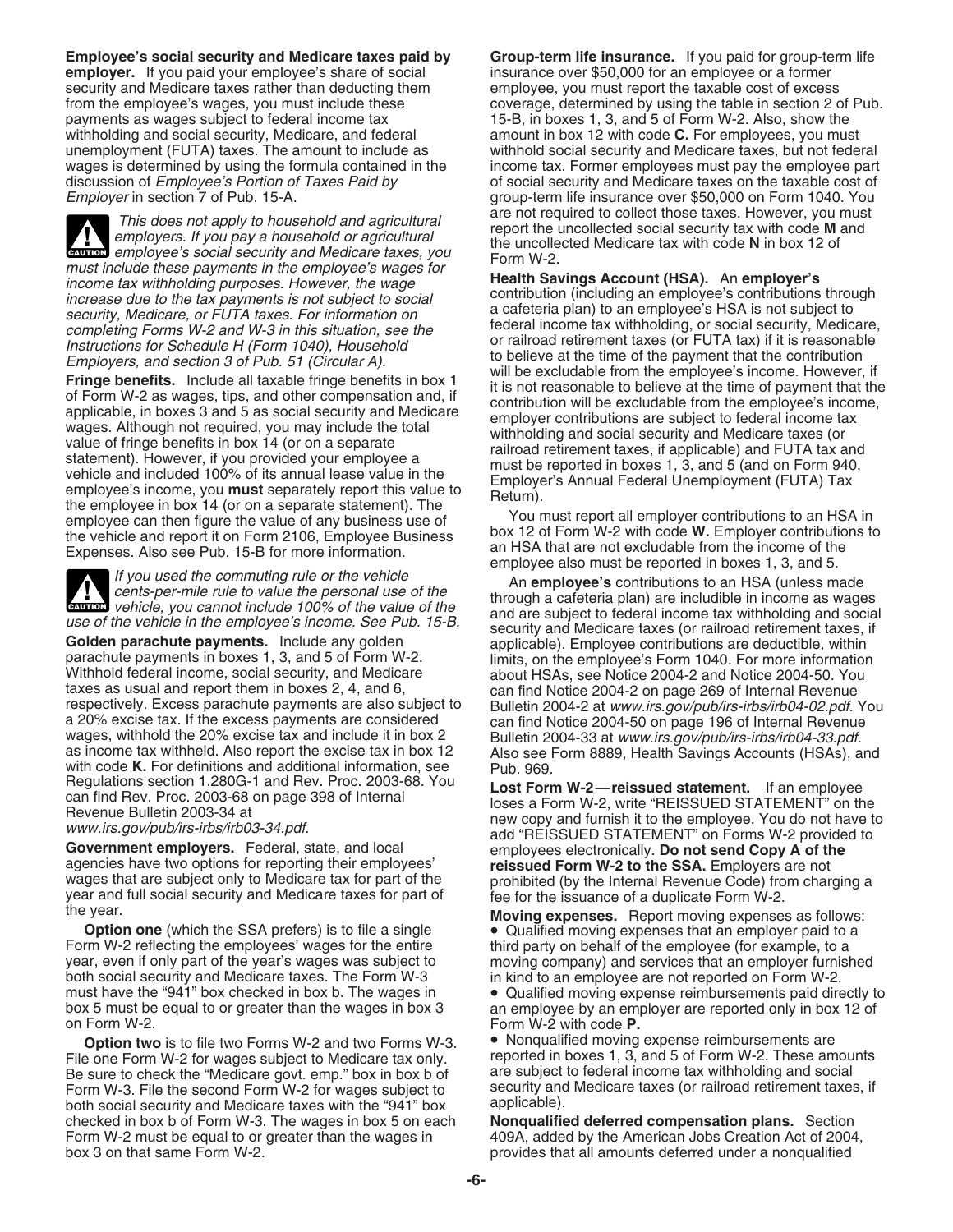deferred compensation (NQDC) plan for all tax years are are reporting amounts includible in income under section currently includible in gross income unless certain 117(c) (relating to payments for teaching, research, or other requirements are met. If section 409A requires an amount to services required as a condition for receiving the qualified<br>be included in gross income, the section imposes a scholarship). Also see Pub. 15-A and Pub. 970. The be included in gross income, the section imposes a scholarship). Also see Pub. 15-A and Pub. 970. These substantial additional tax. Section 409A, generally, is payments are subject to federal income tax withholding substantial additional tax. Section 409A, generally, is payments are subject to federal income tax withholding.<br>
effective with respect to amounts deferred in tax years However, their taxability for social security and Med beginning after December 31, 2004, but deferrals made taxes depends on the nature of the employment and the prior to that year may be subject to section 409A under status of the organization. See Students in section 15 of some circumstances. The example of the extended puber of the Pub. 15 (Circular E).

compensation plan, using code **Y** in box 12. For more and the third party notified you of the amount of sick pay

see section 5 of Pub. 15-A. See Notice 2007-100 at specific reporting instruent www.irs.gov/pub/irs-drop/n-07-100.pdf for more information section 6 of Pub. 15-A.

**Railroad employers.** Railroad employers must file Form reduction contributions to a SIMPLE (savings incentive<br>W-2 to report their employees' wages and income tax match plan for employees) retirement account are not W-2 to report their employees' wages and income tax match plan for employees) retirement account are not<br>withholding in hoxes 1 and 2. Electronic reporting may be subject to federal income tax withholding but are subject t withholding in boxes 1 and 2. Electronic reporting may be subject to federal income tax withholding but are subject to required; see *Electronic reporting* on page 3. If you have social security, Medicare, and railroad ret both FICA employees and RRTA employees, you must file a not include an employee's contribution in box 1 but do<br>separate Form W-3 to transmit the Forms W-2 for each include it in boxes 3 and 5. An employee's total contribut

Medicare, also complete boxes 3, 4, 5, 6, and 7 of Form an employee's SIMPLE is not subject to federal income tax<br>W-2 to show the social security and Medicare wages and withholding or social security, Medicare, or railroad W-2 to show the social security and Medicare wages and withholding or social security, Medicare, or railroad<br>the amounts withheld for social security and Medicare taxes retirement taxes and is not to be shown on Form W-2 the amounts withheld for social security and Medicare taxes.<br>On the Form W-3 used to transmit these Forms W-2, check<br>See Notice 98-4, 1998-1 C.B. 269, for more information On the Form W-3 used to transmit these Forms W-2, check the "941" box in box b. on SIMPLE retirement accounts. You can find Notice 98-4

For employees covered by RRTA tax, you also must on page 25 of Internal Revenue Bulletin 1998-2 at<br>Nort the Tier Land Tier II taxes withheld in hox 14 of Form www.irs.gov/pub/irs-irbs/irb98-02.pdf. report the Tier I and Tier II taxes withheld in box 14 of Form www.irs.gov/pub/irs-irbs/irb98-02.pdf.<br>W-2. Label them "Tier I tax" and "Tier II tax." Boxes 3, 4, 5, **Successor/predecessor employers.** If you buy or sell a W-2. Label them "Tier I tax" and "Tier II tax." Boxes 3, 4, 5, **Successor/predecessor employers.** If you buy or  $6$ , and 7 apply only to covered social security and Medicare business during the year, see Rev. Proc. 2004-53 6, and 7 apply only to covered social security and Medicare employees and are not to be used to report railroad information on who must file Forms W-2 and employment transmit these Forms W-2, check the "CT-1" box in box b.

**Repayments.** If an employee repays you for wages www.irs.gov/pub/irs-irbs/irb04-34.pdf. received in error, do not offset the repayments against **Terminating a business.** If you terminate your business, current year's wages unless the repayments are for you must provide Forms W-2 to your employees for the amounts received in error in the current year. Repayments calendar year of termination by the due date of your final amounts received in error in the current year. Repayments made in the current year, but related to a prior year or years, Form 941. You must also file Forms W-2 with the SSA by must be repaid in gross, not net, and require special tax the last day of the month that follows the due date of your treatment by employees in some cases. You may advise the final Form 941. If filing on paper, make sure you obtain employee of the total repayments made during the current Forms W-2 and W-3 preprinted with the correct year. If filing year and the amount (if any) related to prior years. This electronically, make sure your software has b year and the amount (if any) related to prior years. This electronically, make sure information will help the employee account for such the current tax year. information will help the employee account for such. repayments on his or her federal income tax return. However, if any of your employees are immediately

If the repayment was for a prior year, you must file Form employed by a successor employer, see Successor/<br>W-2c with the SSA to correct only social security and predecessor employers above. Also, see Rev. Proc. Medicare wages and taxes. **Do not correct "Wages" in box 1 on Form W-2c for the amount paid in error.** For information on reporting adjustments to Form 941, Form You can find Rev. Proc. 96-57 on page 14 of Internal<br>943, or Form 944, see section 13 of Pub. 15 (Circular E) or Revenue Bulletin 1996-53 at 943, or Form 944, see section 13 of Pub. 15 (Circular E) or section 9 of Pub. 51 (Circular A). www.irs.gov/pub/irs-irbs/irb96-53.pdf.

prior year remain taxable to him or her for that year. Caused by Acquisitions, Statutory Mergers, or **TIP TIP**

of those funds during that year. The employee is not entitled and taxes reported on Forms W-2 w<br>to file an amended return (Form 1040X) to recover the Forms 941, Form 943, or Form 944. to file an amended return (Form 1040X) to recover the income tax on these wages. Instead, the employee is

**Scholarship and fellowship grants.** Give a Form W-2 to each recipient of a scholarship or fellowship grant only if you USERRA, report the prior year contributions separately in

However, their taxability for social security and Medicare

The Act requires reporting of the **yearly deferrals** (plus **Sick pay.** If you had employees who received sick pay in earnings) under a section 409A nonqualified deferred 2008 from an insurance company or other third-party payer information, see section 5 of Pub. 15-A. involved, you may be required to report the information on<br>Income included under section 409A from a nongualified the employees' Forms W-2. If the insurance company or **Income included** under section 409A from a nonqualified<br>deferred compensation plan will be reported in box 1, and in<br>box 12 using code **Z**. This income is also subject to an<br>additional tax reported on Form 1040. For more

on amounts includible in gross income. **SIMPLE retirement account.** An **employee's** salary

If an employee is covered by social security and **Examployer's** matching or nonelective contribution to

retirement wages and taxes. On the Form W-3 used to tax returns. You can find Rev. Proc. 2004-53 on page 320 of transmit these Forms W-2, check the "CT-1" box in box b. Internal Revenue Bulletin 2004-34 at

predecessor employers above. Also, see Rev. Proc. 96-57, 1996-2 C.B. 389 for information on automatic extensions for furnishing Forms W-2 to employees and filing Forms W-2.

Tell your employee that the wages paid in error in a<br>prior vear remain taxable to him or her for that year.<br>
TIP Caused by Acquisitions, Statutory Mergers, or This is because the employee received and had use Consolidations, for information on reconciling wages<br>e funds during that year. The employee is not entitled and taxes reported on Forms W-2 with amounts reported on

informed Services Employment and Reemployment<br>entitled to a deduction (or a credit, in some cases) for the<br>repaid wages on his or her Form 1040 for the year of<br>repayment.<br>Scholarship and fellowship grants. Give a Form W-2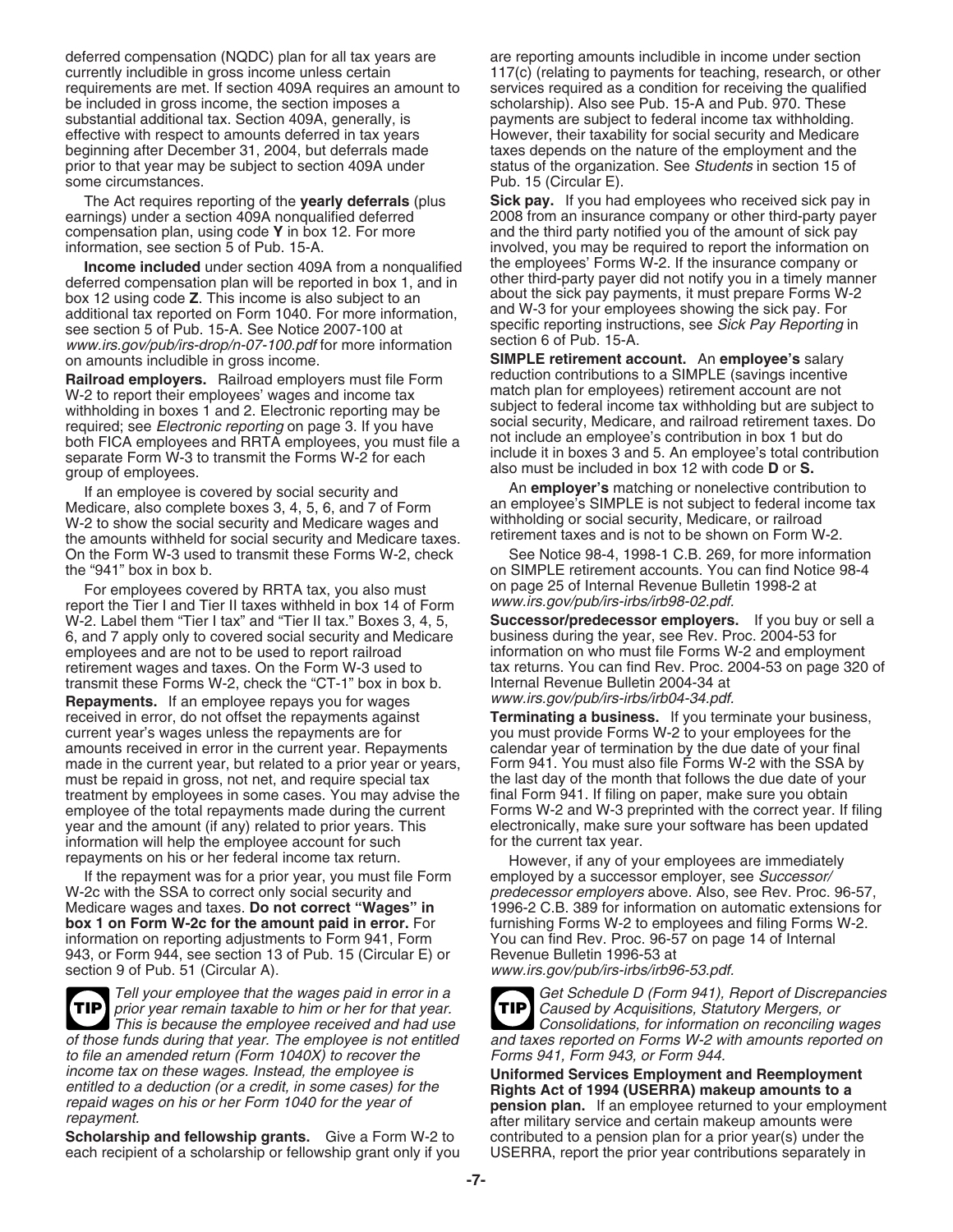box 12. See the *TIP* above *Code D* on page 12. You also **•** A payee's surname, and may report certain makeup amounts in box 14. See **• Any money amounts.**<br>Box 14—Other on page 14. **Box 14—** 3. **De minimis rule for corrections.** Even though you

Instead of reporting in box 12 (or box 14), **you may**<br> **choose to provide a separate statement to your<br>
<b>employee showing USERRA makeup contributions.** The<br>
statement must identify the type of plan, the year(s) to which<br>
t the contributions relate, and the amount contributed for each each entimer failed to include all of the information required on year.

The following penalties generally apply to the person<br>required to file Form W-2. The penalties apply to paper filers<br>as well as to electronic filers.<br>Interval paper filers filing incorrect information returns (including Fo



Use of a reporting agent or other third-party payroll<br>service provider does not relieve an employer of the<br>responsibility to ensure that Forms W-2 are furnished<br>the calendar year.

- 
- 
- 
- 
- 
- 
- 

businesses, defined later).

• **\$50** per Form W-2 if you file after August 3 or you do not statement by August 3.



*where* penalty is \$50 per information return.

**Exceptions to the penalty.** The following are<br>exceptions to the failure to file correct information returns<br>penalty:<br>1. The penalty will not apply to any failure that you can<br>show was due to reasonable cause and not to wi

information required to be shown on the form with the **Civil damages for fraudulent filing of Forms W-2.** If you information shown on the payee's tax return, or from willfully file a fraudulent Form W-2 for payments that you<br>otherwise putting the form to its intended use. Errors and claim you made to another person, that person may b otherwise putting the form to its intended use. **Errors and omissions that are never inconsequential are those** to sue you for damages. You may have to pay \$5,000 or relating to: relating to:

- 
- 

the form or included incorrect information, and

• Filed corrections of these forms by August 3. **Penalties**

Form W-2) or  $\frac{1}{2}$  of 1% of the total number of information

to employees and are filed correctly and on time. *Lower maximum penalties for small businesses.* For Failure to file correct information returns by the due<br>
date. If you fail to file a correct Form W-2 by the due date<br>
and cannot show reasonable cause, you may be subject to<br>
a penalty as provided under section 6721. The

• Fail to include all information required to be shown on<br>
Form W-2,<br>
• Include incorrect information on Form W-2,<br>
• File on paper when you were required to file<br>
• File on paper when you were required to file<br>
• Report

• Fail to report a TIN, or **Failure to furnish correct payee statements.** If you fail to **Failure to furnish correct payee statements.** If you fail to **Fail to the Failure to furnish correct payee statements** (Forms W-2) t • Fail to file paper Forms W-2 that are machine readable. provide correct payee statements (Forms W-2) to your The amount of the penalty is based on when you file the<br>
correct Form W-2. The penalty is:<br>
• \$15 per Form W-2 if you correctly file within 30 days;<br>
• \$15 per Form W-2 if you correctly file within 30 days;<br>
information re

• \$30 per Form W-2 if you correctly file more than 30 days The penalty is \$50 per statement, no matter when the<br>after the due date but by August 3: maximum penalty correct statement is furnished, with a maximum of \$100,000 after the due date but by August 3; maximum penalty correct statement is furnished, with a maximum of \$100,000<br>\$150,000 per year (\$50,000 for small businesses). \$150,000 per year (\$50,000 for small businesses). per year. The penalty is not reduced for furnishing a correct

file required Forms W-2; maximum penalty \$250,000 per<br>year (\$100,000 for small businesses).<br>*Exception.* An inconsequential error or omission cannot reasonably be<br>*From the considered a failure to include correct informati* If you do not file corrections and you do not meet any<br>of the exceptions to the penalty stated below, the<br>receiving correct information and reporting it on his or her income tax return or from otherwise putting the statement to its intended use. Errors and omissions that are never

- 
- 

significant mitigating factors. You must also be able to show<br>that you acted in a responsible manner and took steps to<br>avoid the failure.<br>2. An inconsequential error or omission is not considered<br>a failure to provide a cor

<sup>•</sup> A TIN,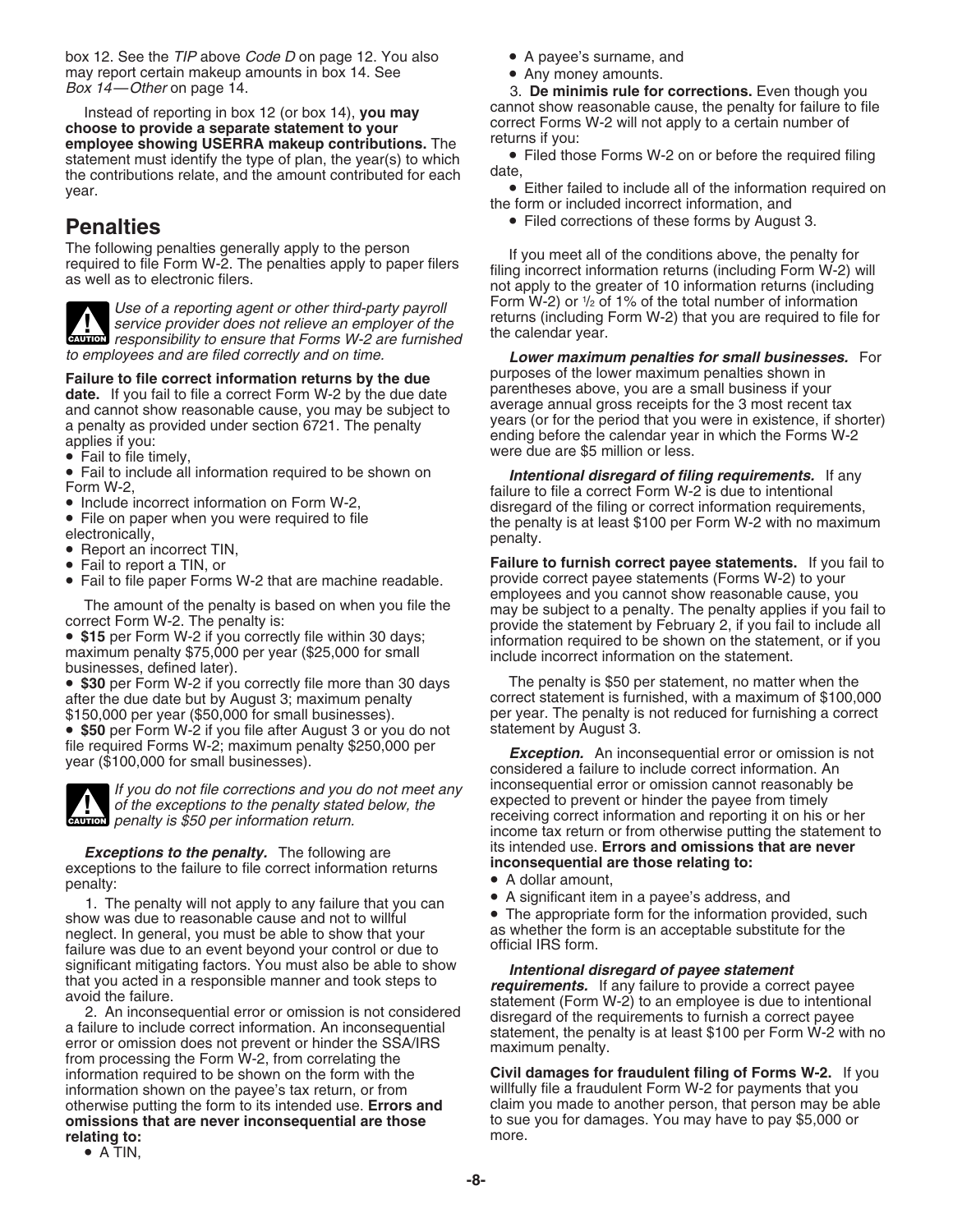

sum of boxes 3 and 7. The result of the Reporting in section 6 of Pub. 15-A.

Ask the employee to inform you of the number and name page 5). as they are shown on the social security card when it is 5. The cost of **accident and health insurance** received. Then correct your previous report by filing Form premiums for 2% or more shareholder-employees paid by W-2c showing the employee's SSN. If the employee needs an S corporation.<br>to change his or her name from that shown on the card, the  $\overline{6}$ . Taxable benefits from a **section 125 (cafeteria) plan** to change his or her name from that shown on the card, the employee should call the SSA at 1-800-772-1213. (that is, employee chooses cash).

If you do not provide the correct employee name and TIN **Specific Instructions for Form W-2** on Form W-2, you may owe a penalty unless you have<br>reasonable cause. For more information, see Publication

From the attact and the prins are eighte. Sens part of the state in the space and copies are legislations and Requirements for the SA; Copy 1 to your state, city, or local tax department; Sox b—Employer identification numb

**Calendar year basis.** The entries on Form W-2 must be<br>
based on wages paid during the calendar year. Use Four<br>
based on wages paid at during the calendar year. Use Form<br>
W-2 for the correct tax year. For example, if the

For *each* Form W-2 showing an amount in box 3 or Recap" in place of the employee's name in box e. Also, **do** box 7, make certain that box 5 equals or exceeds the **not** enter the employee's SSN in box **a**. See Sick Pay

Void. Check this box when an error is made on Form W-2<br>
and you are voiding it because you are only to complete a<br>
new Form W-2. Be careful not to include any amounts<br>
any payroll deductions) that you paid to your employe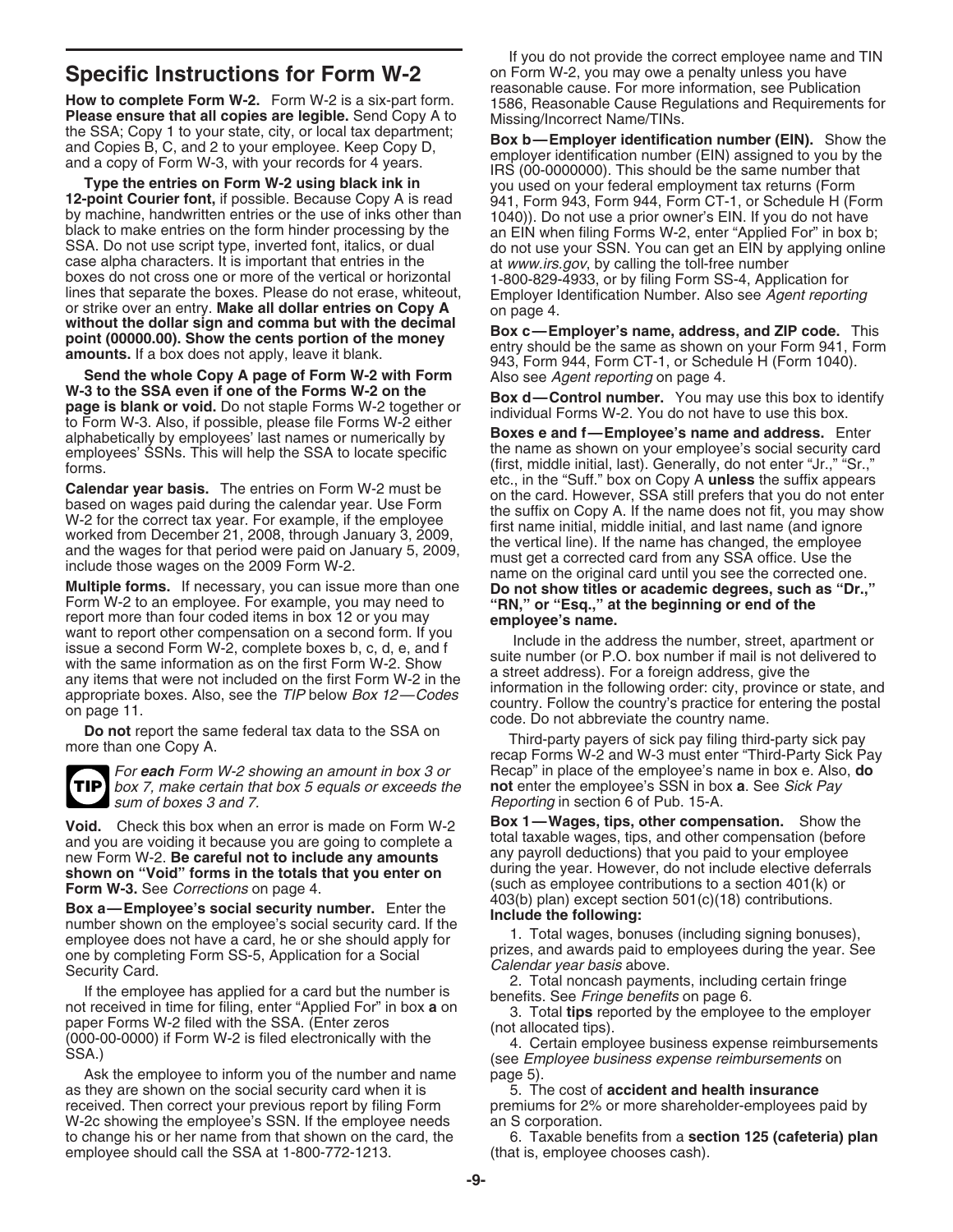9. Employer contributions for **qualified long-term care** services to the extent that such coverage is provided through a flexible spending or similar arrangement. and **BB**).

17. Cost of current insurance protection under a **Box 4—Social security tax withheld.** Show the total security tax withheld.

income of the employee. See Health Savings Account

20. Amounts includible in income under a nonqualified **deferred compensation plan** because of section 409A. *security and Medicare taxes paid by employer* on page 6.

**Box 2—Federal income tax withheld.** Show the total<br>federal income tax withheld from the employee's wages for<br>the year (do not reduce the wages by any advance EIC<br>payments made to the employee). Include the 20% excise<br>pay parachute payments on page 6. paying only the 1.45% Medicare tax, enter the Medicare

wages in this box. See Government employers on page 6. **Box 3—Social security wages.** Show the total wages paid (before payroll deductions) subject to employee social **Example of how to report social security and**<br>
security tax but **not** including **social security tips** and **Medicare wages.** You paid your employee \$140,000 in security tax but **not** including **social security tips** and **allocated tips.** See *Box* 7—*Social security tips* and Box 8—Allocated tips on page 11. Generally, noncash enter in box 5 (Medicare wages and tips) 140000.00. There payments are considered to be wages. Include employee is no limit on the amount reported in box 5. If the amount payments are considered to be wages. Include employee is no limit on the amount reported in box 5. If the amount o<br>business expense reimbursements reported in box 1. If you wages paid was \$102,000 or less, the amounts ente business expense reimbursements reported in box 1. If you paid the employee's share of social security and Medicare boxes 3 and 5 would be the same.

cash or deferred compensation arrangements and to employer on page 6.

7. Employee contributions to an Archer MSA. retirement plans described in box 12 (codes **D, E, F, G,**  8. Employer contributions to an Archer MSA if includible and **S**) even though the deferrals are not includible in box 1. in the income of the employee. See Archer MSA on page 4. Also report in box 3 designated Roth contributions made<br>9. Employer contributions for **qualified long-term care** under a section 401(k) plan or under a section 403(b reduction agreement described in box 12 (codes AA

10. Taxable cost of group-term life insurance in excess of<br>
\$50,000. See *Group-term life insurance* on page 6.<br>
11. Unless excludable under *Educational assistance*<br>
programs (see page 5), payments for non-job-related<br>
ed

and by employee's social security and Medicare taxes<br>
and by employer on page 6. If you also paid your<br>
and moderate and the summent contract. See Rev. Rul. 2004-109. You can<br>
an employer can employe is income tax withhol

**compensatory split-dollar** life insurance arrangement. employee social security tax (not your share) withheld, 18. **Employee** contributions to a **Health Savings** including social security tax on tips. Do not reduce this **Account (HSA).**<br>19. Employer contributions to an HSA if includible in the employee. For 2008, the amount should not exceed 19. Employer contributions to an **HSA** if includible in the employee. For 2008, the amount should not exceed (HSA) on page 6.  $\overline{6}$  is the employee) for 2008 wages and tips. If (or paid by you for the employee) for 2008 wages and tips. If (or paid you paid your employee's share, see *Employee's social* 

See *Nonqualified deferred compensation plans* on page 6.<br>
21. All other compensation, including certain scholarship<br>
and fellowship grants (see page 7). Other compensation<br>
includes taxable amounts that you paid to your e

tax withheld on excess parachute payments. See Golden If you are a federal, state, or local agency with employees

wages. Enter in box 3 (social security wages) 102000.00 but

taxes rather than deducting them from wages, see<br>
Employee's social security and Medicare taxes paid by<br>
employer on page 6. The **total** of boxes 3 and 7 cannot<br>
exceed \$102,000 (2008 maximum social security wage<br>
base). I Report in box 3 elective deferrals to certain **qualified** see Employee's social security and Medicare taxes paid by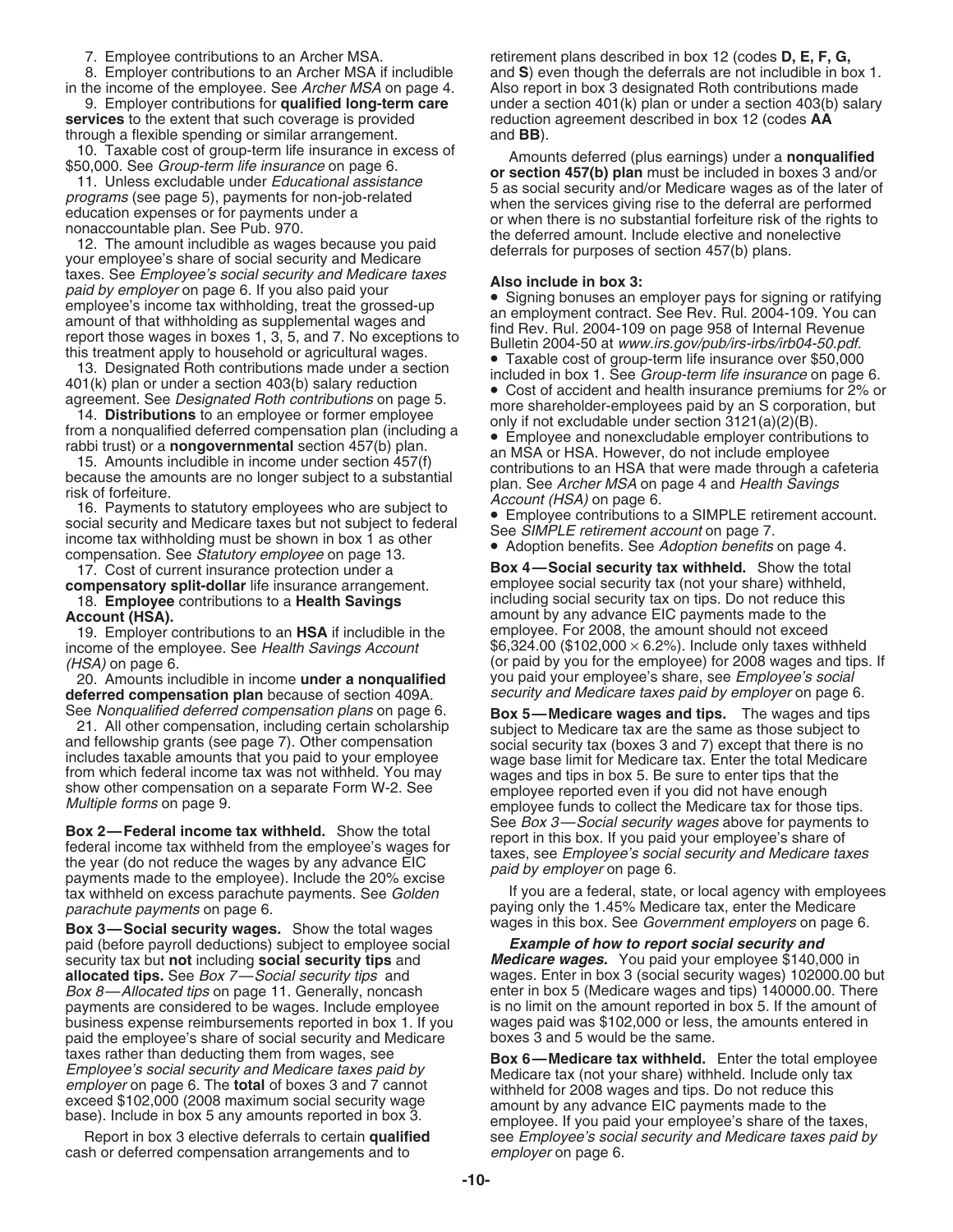**Box 7—Social security tips.** Show the tips that the If you made distributions and are also reporting any employee reported to you even if you did not have enough deferrals in box(es) 3 and/or 5, do not complete box<br>employee funds to collect the social security tax for the tips.<br>extends 11. See Pub. 957, Reporting Back Pay and employee funds to collect the social security tax for the tips. **The total of boxes 3 and 7 should not be more than** \$102,000 (the maximum social security wage base for Form SSA-131, Employer Report of Special Wage<br>2008). Report all tips in box 1 along with wages and other Payments, for instructions on reporting these and other 2008). Report all tips in box 1 along with wages and other compensation. Include any tips reported in box 7 in box 5 kinds of compensation earned in prior years. However, *do*

**employee will not be age 62 or older by the** end of that **Box 8—Allocated tips.** If you are a food or beverage *year.*<br> **Box 8—Allocated tips allocated to the employee. See** *year.*<br>
Unlike qualified plans, nongualified the Instructions for Form 8027, Employer's Annual Unlike qualified plans, nonqualified deferred<br>Information Return of Tip Income and Allocated Tips. Do compensation plans do not meet the qualification Information Return of Tip Income and Allocated Tips. Do

dependent care benefits under a dependent care assistance deferred compensation plans.<br>program (section 129) paid or incurred by you for your<br>Report distributions from no program (section 129) paid or incurred by you for your<br>
employee. Include the fair market value (FMV) of<br>
employer-provided or employer-sponsored day-care<br>
facilities and amounts paid or incurred for dependent care<br>
assist forfeitures), including those in excess of the \$5,000<br>exclusion. This may include (a) the FMV of benefits provided<br>in kind by the employer, (b) an amount paid directly to a<br>day-care facility by the employer or reimbursed t day-care facility by the employer or reimbursed to the<br>
employee to subsidize the benefit, or (c) benefits from the<br>
pre-tax contributions made by the employee under a section<br>
125 dependent care flexible spending account.

**TIP** provide a grace period for dependent care reporting in Box 10 of Form W-2 the salary reduction plans). Instead, use box 14 for these items and any other<br>amount elected by the employee for the year for dependent information that you wish to give to your employee. F amount elected by the employee for the year for dependent information that you wish to give to your employee. F<br>care assistance (plus any employer matching contributions example, union dues and uniform payments may be care assistance (plus any employer matching contributions example, union due<br>attributable to dependent care). and in payments may be reported in box 14. attributable to dependent care).

**Box 11—Nonqualified plans.** The purpose of box 11 is **Copy A (Form W-2), do not enter more than** for the SSA to determine if any part of the amount reported **TIP** four items in box 12. If more than four items need for the SSA to determine if any part of the amount reported in box 1 or boxes 3 and/or 5 was earned in a prior year. The to be reported in box 12, use a separate Form W-2 SSA uses this information to verify that they have properly to report the additional items (but enter no more than four<br>applied the social security earnings test and paid the correct items on each Copy A (Form W-2)). **On a** applied the social security earnings test and paid the correct



Reporting in box 11 is unaffected by the changes<br>
Form W-2. See Multiple forms on page 9.<br>
Use the IRS code designated below for the item that<br>
Use the IRS code designated below for the item that

plan or a **nongovernmental** section 457(b) plan. Also report these distributions in box 1. **Make only one entry in this** letter. Use decimal points but not dollar signs or commas. **box.** Distributions from governmental section 457(b) plans must be reported on Form 1099-R, Distributions From deferrals under a section 401(k) plan, the entry would be **D**<br>Pensions, Annuities, Retirement or Profit-Sharing Plans. **5300.00** (not A 5300.00 even though it is the firs Pensions, Annuities, Retirement or Profit-Sharing Plans, **5300.00** (not A 5300.00 even though it is the first or only

If you did not make distributions this year, show<br>deferrals (plus earnings) under a nonqualified or any<br>section 457(b) plan that became taxable for social<br>security and Medicare taxes during the year (but were<br>for prior yea were no longer subject to a substantial risk of forfeiture. Also *Code A—Uncollected social security or RRTA tax on* report these amounts in boxes 3 (up to the social security *tips.* Show the employee social security or Railroad **are included in boxes 3 and/or 5 and that are for current** that you could not collect because the employee did not **year services (such as those that have no risk of** have enough funds from which to deduct it. Do not incl **forfeiture). this amount in box 4.** 

**!** Wage Payments to the Social Security Administration, and<br>Form SSA-131, Employer Report of Special Wage also. *not file Form SSA-131 if this situation applies but the*

**not include this amount in boxes 1, 3, 5, or 7.** requirements for tax-favored status for this purpose.<br>Nonqualified deferred compensation plans include those **Box 9—Advance EIC payment.** Show the total paid to the<br>employee as advance earned income credit (EIC)<br>payments.<br>**Box 10—Dependent care benefits.** Show the total<br>**Box 10—Dependent care benefits.** Show the total<br>**Box 10—Dep** termination pay, or early retirement pay are not nonqualified



An employer that amends its cafeteria plan to W-2. Do not report in box 12 any items that are not listed as codes **A–BB**. Also, do not report in box 12 section 414(h)(2) contributions (relating to certain state or local government assistance may continue to rely on Notice 89-111, by contributions (relating to certain state or local government<br>ing in Box 10 of Form W-2 the salary reduction plans). Instead, use box 14 for these items and any other

**TIP** amount of benefits.<br>*Form W-2 (Copies B, C, etc.), you may enter more than*<br>*four items in box 12 when using an approved substitute* 

**you are entering, followed by the dollar amount for that** Show **distributions** to an employee from a nonqualified **item.** Even if only one item is entered, you must use the IRS IRAs, Insurance Contracts, etc., not in box 1 of Form W-2. entry in this box). **Report the IRS code to the left of the**

Retirement Tax Act (RRTA) tax on all of the employee's tips have enough funds from which to deduct it. Do not include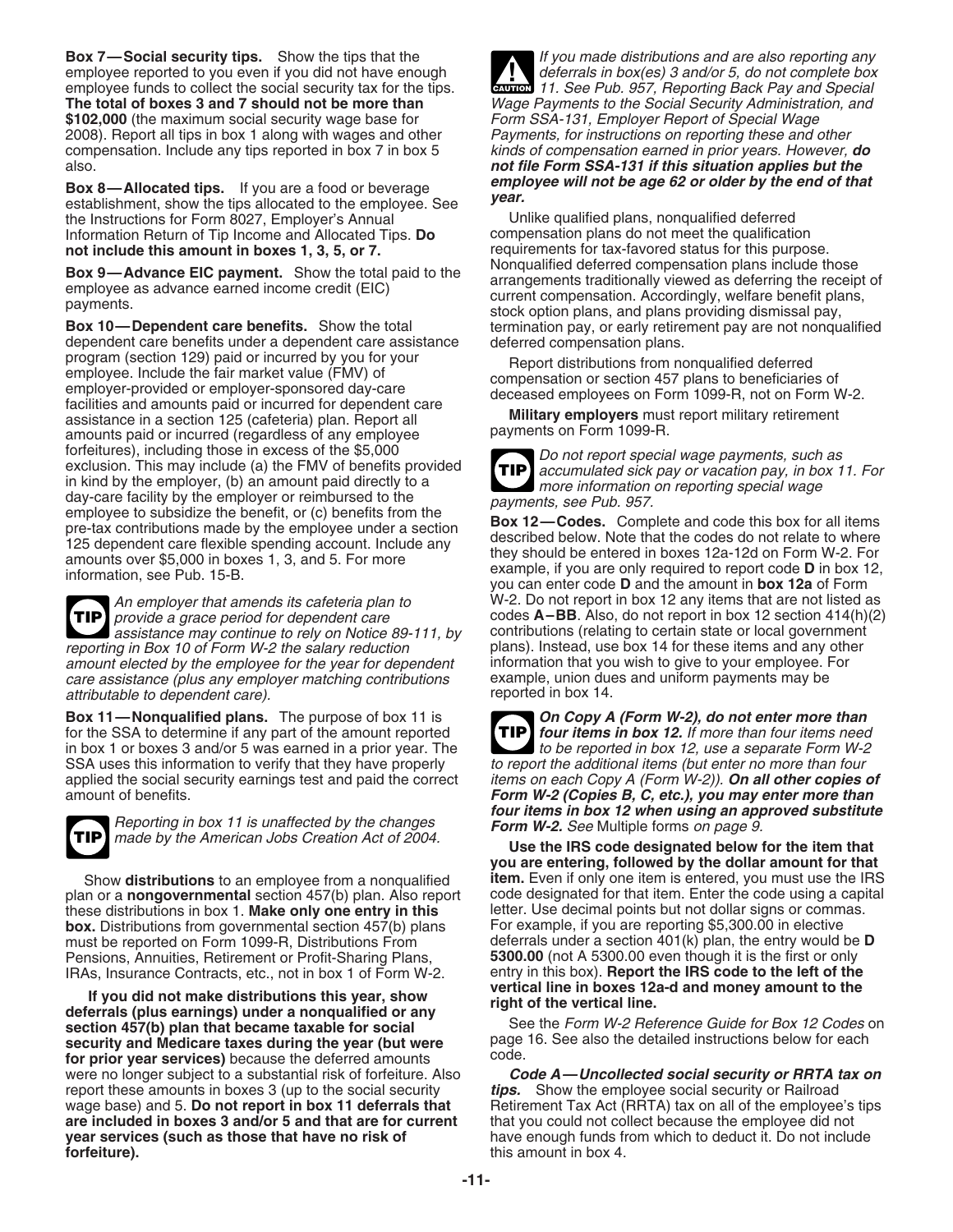*Code B—Uncollected Medicare tax on tips.* Show nonelective contribution of \$2,000 to the plan and a the employee Medicare tax or RRTA Medicare tax on tips nonelective profit-sharing employer contribution of \$3,000.

insurance coverage over \$50,000 provided to your must separately report the actual amounts of \$16,000 and<br>employee (including a former employee). See *Group-term* \$1,000 in box 12. The excess is not reported in box 1. The life insurance on page 6. Also include this amount in boxes return of excess salary deferrals and excess designated<br>1, 3 (up to the social security wage base), and 5.<br>Roth contributions, including earnings on both, is repo

**Codes D through H, S, Y, AA, and BB.** Use these on Form 1099-R. contributions made to the plans listed. Do not report in box 14 (this is optional) but not in box 12. The \$2,000 amounts for other types of plans. See below for an example nonelective contribution and the \$3,000 nonelectiv amounts for other types of plans. See below for an example of reporting elective deferrals under a section 401(k) plan.

The amount reported as elective deferrals and<br>signated Roth contributions is only the part of the Theorem Check the "Retirement plan" box in box 13. designated Roth contributions is only the part of the

as a **single sum** in box 12 using the appropriate code, and<br>the designated Roth contributions and designated Roth<br>"catch-up" contributions as a **single sum** in box 12 using the<br>appropriate code.<br>deduct the amount on his o

If any elective deferrals, salary reduction amounts, or **Code J—Nontaxable sick pay.** Show any sick pay that nonelective contributions under a section  $457(b)$  plan was paid by a third-party and was **not** includible in inc during the year are makeup amounts under the **TIP** Uniformed Services Employment and Reemployment Rights<br>
Act of 1994 (USER Employment and Reemployment Rights<br>
Act of 1994 (USER A for a prior year contributions separately. Beginning with the<br>
prior year contributions sepa

**• Nonelective employer contributions made on behalf of an under IRS rules. See** *Employee business expense**employee***.<br>** *reimbursements* **on page 5.** 

- 
- 

*designated Roth contributions under a section 401(k)* coverage in box 12. Also see Group-<br>**plan**, For 2008, Employee A (age 45) elected to defer straining in page 6. *plan.* For 2008, Employee A (age 45) elected to defer page 6.<br>\$16,000 under a section 401(k) plan, made a designated **Code N—Uncollected Medicare tax on taxable cost of** \$16,000 under a section 401(k) plan, made a designated **Code N—Uncollected Medicare tax on taxable c**<br>Roth contribution of \$1,000 to the plan, and made a **compulation of a group-term life insurance over \$50,000 (for former** Roth contribution of \$1,000 to the plan, and made a *voluntary (non-Roth)* after-tax contribution of \$600. In voluntary (non-Roth) after-tax contribution of \$600. In **employees).** If you provided your former employees addition, the employer, on A's behalf, made a qualified (including retirees) more than \$50,000 of group-term li

that you could not collect because the employee did not<br>have enough funds from which to deduct it. Do not include<br>this amount in box 6.<br>**Code C—Taxable cost of group-term life insurance** to 1000.00). Even though the 2008 l 1000.00). Even though the 2008 limit for elective deferrals **over \$50,000.** Show the taxable cost of group-term life and designated Roth contributions is \$15,500, the employer insurance coverage over \$50,000 provided to your must separately report the actual amounts of \$16,000 and \$1,000 in box 12. The excess is not reported in box 1. The Roth contributions, including earnings on both, is reported

codes to show elective deferrals and designated Roth The \$600 voluntary after-tax contribution may be reported profit-sharing employer contribution are not required to be

employee's salary (or other compensation) that he or she<br>
did not receive because of the deferrals or designated Roth<br>
contributions. Only elective deferrals and designated Roth<br>
contributions should be reported in box 12

\$7,000 does not require a year designation; enter it as **D**<br> **Code L—Substantiated employee business expense**<br> **Code L—Substantiated employee business expense**<br>
contributions) to the left of the vertical line in boxes 12a-**The following are not elective deferrals and may be** diem or mileage allowance and the amount that you<br>reimbursed exceeds the amount treated as substantiated<br>reimbursed exceeds the amount treated as substantiated

employee.<br>
• After-tax contributions that are not designated Roth<br>
• Christian contributions, such as voluntary contributions to a pension<br>
plan that are deducted from an employee's pay. See the<br>
instructions in codes **AA** *Example of reporting elective deferrals and* amount of uncollected social security or RRTA tax on the<br>**signated Roth contributions under a section 401(k)** coverage in box 12. Also see *Group-term life insurance* on

 $(including retirees)$  more than \$50,000 of group-term life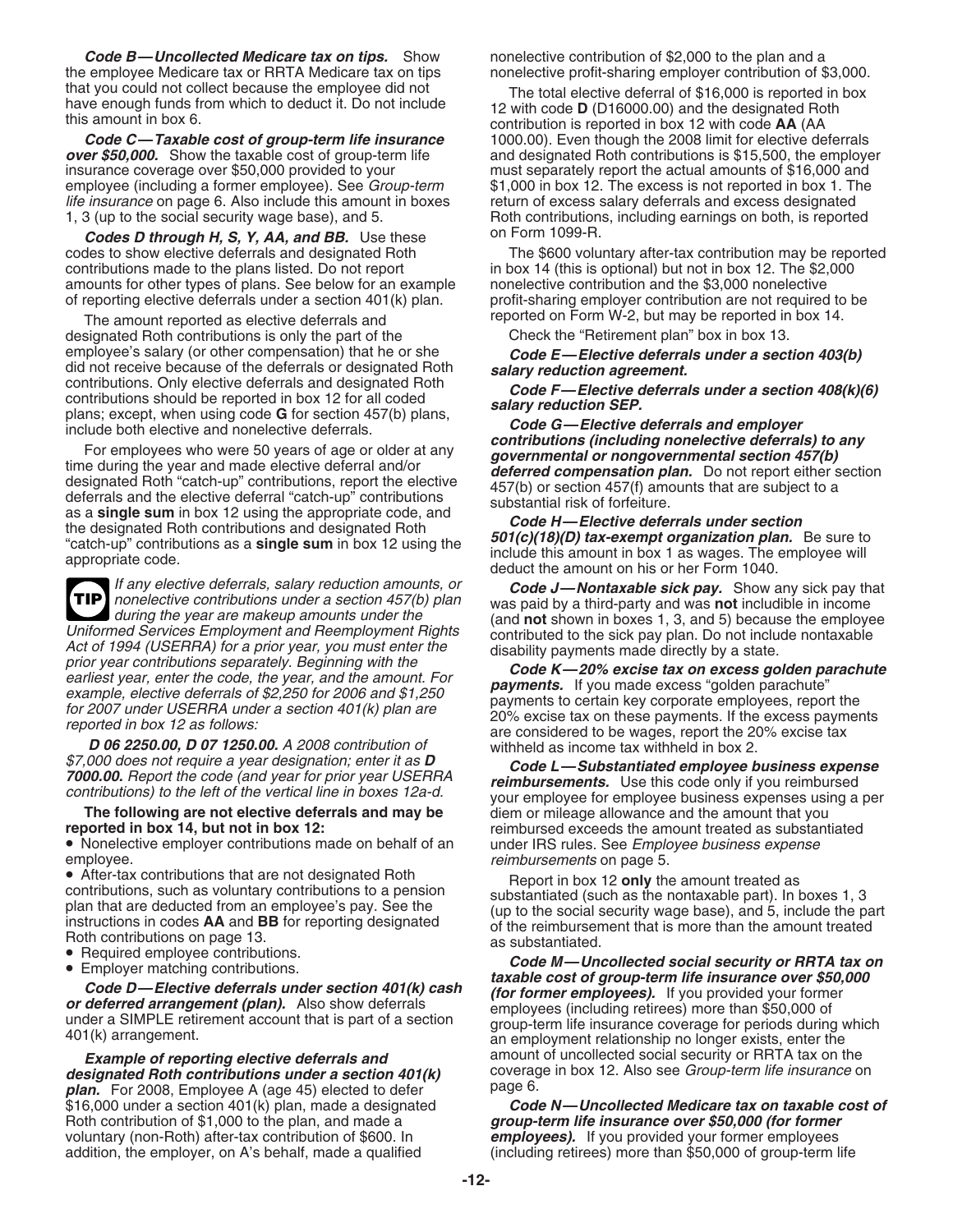insurance coverage for periods during which an employment *Code BB—Designated Roth contributions under a* relationship no longer exists, enter the amount of *section 403(b) plan.* Use this code to report designated uncollected Medicare tax or RRTA Medicare tax on the Roth contributions under a section 403(b) plan. Do not use<br>coverage in box 12. Also see *Group-term life insurance* on this code to report elective deferrals under code coverage in box 12. Also see *Group-term life insurance* on this code to report elective deferrals under code **E**. See page 6.<br>Designated Roth contributions on page 5.

**Code Q—Nontaxable combat pay.** If you are a military employees. There are workers who are independent employer, report any nontaxable combat pay in box 12. contractors under the common-law rules but are treated by

Show any employer contributions to an Archer MSA. See 1. A driver who distributes beverages (other than milk),

**Code S—Employee salary reduction contributions**<br> **under a section 408(p) SIMPLE.** Show deferrals under a<br>
section 408(p) salary reduction SIMPLE retirement account.<br>
However, if the SIMPLE is part of a section 401(k)<br>
Ho

program. Also include adoption expenses and common spenses furnished to your employee under an adoption assistance<br>program. Also include adoption benefits paid or reimbursed<br>program. Also include adoption benefits paid or

*stock option(s).* Show the spread (that is, the fair market value of stock over the exercise price of option(s) granted to following: your employee with respect to that stock) from your form that the specific service of nonstatutory<br>employee's (or former employee's) exercise of nonstatutory<br>stock option(s). Include this amount in boxes 1, 3 (up to the so

This reporting requirement does not apply to the exercise section 403(b). of a statutory stock option, or the sale or disposition of stock 4. A simplified employee pension (SEP) plan described acquired pursuant to the exercise of a statutory stock option. in section 408(k).<br>For more information about the taxability of employee stock 5. A SIMPLE options, see Pub. 15-B.  $408(p)$ .

**Code W—Employer contributions to a Health** 6. A trust described in section 501(c)(18).<br> **Code W—Employer contributions to a Health** 6. A plan for federal, state, or local government **Savings Account (HSA).** Show any employer contribute using a section 125 (cafeteria) plan) to an HSA. than a section 457(b) plan).<br>See Health Savings Account (HSA) on page 6. (Generally, an employee is an **active participant** if

**nonqualified deferred compensation plan.** Show any the set of the set of 219(g)(5), and Pub. 590, Individual income under section 409A on a nonqualified deferred electron the compensation plan that was included in box 1.

**Code AA—Designated Roth contributions under a** *section 401(k) plan.* Use this code to report designated Roth contributions under a section 401(k) plan. Do not use **•** *Third-party sick pay***.** Check this box **only** if you are a this code to report elective deferrals under code **D**. See third-party sick pay payer filing a Form

Designated Roth contributions on page 5.

Code P—Excludable moving expense<br>
reimbursements paid directly to employee. Show the<br>
total moving expense reimbursements that you paid directly<br>
to your employee for qualified (deductible) moving<br>
expenses. See Moving exp statute as employees. They are called statutory employees. *Code R—Employer contributions to an Archer MSA.*

Archer MSA on page 4.<br>up and delivers laundry or dry cleaning if the driver is your

*Code V—Income from the exercise of nonstatutory* • *Retirement plan.* Check this box if the employee was an *ck option(s).* Show the spread (that is, the fair market "active participant" (for any part of the year) in any

5. A SIMPLE retirement account described in section

contributions (including amounts the employee elected to employees or by an agency or instrumentality thereof (other contribute using a section 125 (cafeteria) plan) to an HSA. than a section 457(b) plan).

See Health Savings Account (HSA) on page 6. Generally, an employee is an **active participant** if<br>Code Y. Deferrels under a section 4004 nongualities covered by (a) a defined benefit plan for any tax year that he Code Y—Deferrals under a section 409A nonqualified<br>
deferred compensation plan. Include current year<br>
deferred compensation plan. Include current year<br>
deferrals under a section 409A nonqualified deferred<br>
compensation pla



compensation plans on page 6.<br>Code AA—Designated Roth contributions under a **TIP** nonqualified or section 457(b) plan.

third-party sick pay payer filing a Form W-2 for an insured's Designated Roth contributions on page 5. employee or are an employer reporting sick pay payments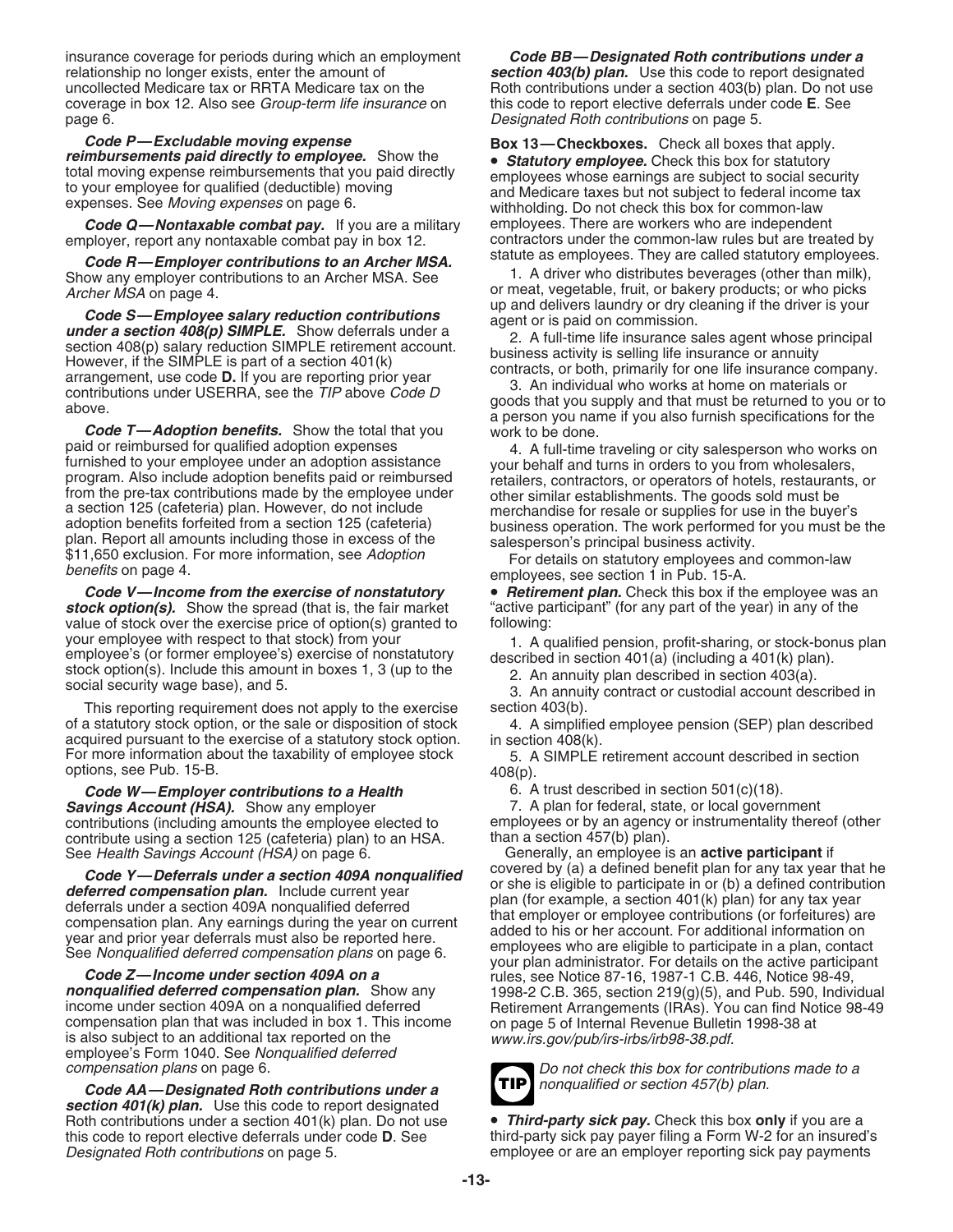of Pub. 15-A. and file Form 943, Employer's Annual Federal Tax Return

**Box 14—Other.** The lease value of a vehicle provided to<br>your employees and reported in box 1 must be reported here<br>or on a separate statement to your employee. You may also<br>use this box for any other information that you to your employee. **Please label each item.** Examples *944.* Check this box if you file Form 944, Employer include state disability insurance taxes withheld, union dues. ANNUAL Federal Tax Return (or Forma 944(SP), its include state disability insurance taxes withheld, union dues, nontaxable income, educational assistance payments, or a member of the clergy's parsonage allowance and utilities. In **CT-1.** Check this box if you are a **railroad employer**<br>addition, you may enter the following contributions to a<br>pension plan: (a) nonelective employer contribut on behalf of an employee, (b) voluntary after-tax **employee RRTA tax in boxes 3 through 7.** These boxes

If you are reporting prior year contributions under Form W-3.<br>ERRA (see the *TIP* above *Code D* on page 12 and **Hshld. emp.** Check this box if you are a **household** USERRA (see the TIP above Code D on page 12 and Uniformed Services Employment and Reemployment Rights **employer** sending Forms W-2 for household employees Act of 1994 (USERRA) makeup amounts to a pension plan and you did not include the household employee's taxes on<br>on page 7), you may report in box 14 makeup amounts for Form 941, Form 944, or Form 943. on page 7), you may report in box 14 makeup amounts for nonelective employer contributions, voluntary after-tax<br>contributions, required employee contributions, and<br>employer matching contributions. Report such amounts<br>employer matching contributions. Report such amounts<br>subject separately for each year. Railroad employers, see page 7. employers on page 6.

**Boxes 15 through 20—State and local income tax** *Third-party sick pay.* **Check this box and another box information. Use these boxes to report state and local such as the "941" box if you are a third-party sick pay payer** income tax information. Enter the two-letter abbreviation for (or are reporting sick pay payments made by a third party) the name of the state. The employer's state ID numbers are filing Forms W-2 with the "Third-party sic information boxes can be used to report wages and taxes **and "Third-party sick pay" Forms W-2.** See 941 above. For two states and two localities. Keep each state's and<br>
locality's information separated by the broken line. If you<br>
need to report information for more than two states or<br>
localities, prepare a second Form W-2. See *Mul* 

## **Specific Instructions for Form W-3** type.

**How to complete Form W-3.** The instructions under How **Box e—Employer identification number (EIN).** If you *to complete Form W-2* on page 9 generally apply to Form **changing** received a preprinted Form W-3 from the IRS wi

Amounts reported on related employment tax forms Tax Forms and Instructions), verify that your employer<br>
(for example, Form W-2, Form 941, Form 943, or Form 944) should agree with the amounts reported<br>
on Form W-3. If ther **TIP**

**Box b—Kind of Payer.** Check the box that applies to you. If you do not have an EIN when filing your Form W-3, Check only one box unless the second checked box is enter "Applied For" in box e, not your social security num "Third-party sick pay." **If you have more than one type of** (SSN), and see Box b—Employer identification number **Form W-2, send each type** (except "Third-party sick pay") (*EIN*) on page 9.<br>with a separate Form W-3. (The "Third-party sick pay" Box f—Fmplow

QUARTERLY Federal Tax Return, and no other category

made by a third party. See Sick Pay Reporting in section 6 *943.* Check this box if you are an **agricultural employer**

uniform payments, health insurance premiums deducted, Spanish version), and no other category (except "Third-party<br>nontaxable income, educational assistance payments, or a sick pay") applies.

contributions (but not designated Roth contributions) that are only for social security and Medicare information. If you<br>are deducted from an employee's pay, (c) required also have employees who are subject to social secur

such as the "941" box if you are a third-party sick pay payer the name of the state. The employer's state ID numbers are filing Forms W-2 with the "Third-party sick pay" checkbox in<br>assigned by the individual states. The state and local box 13 checked. File a single Form W-3 for the box 13 checked. File a single Form W-3 for the regular

establishment even if they all have the same EIN; or you may use a single Form W-3 for all Forms W-2 of the same

received a preprinted Form W-3 from the IRS with Pub. 393, W-3. **Darkly type all entries, if possible.** Federal Employment Tax Forms, or Pub. 2184, Form W-3<br>Package (Including Alternative Ways To Get Employment corrections on the form.

on Form W-3. If there are differences, you may be contacted<br>by the IRS and SSA. You should retain a reconciliation for<br>future reference. See Reconciling Forms W-2, W-3, 941,<br>943, 944, CT-1, and Schedule H (Form 1040) on pa

enter "Applied For" in box e, not your social security number

with a separate Form w-3. (The "Third-party sick pay" Box f—Employer's name. If you are not using a<br>indicator box does not designate a separate kind of payer.) preprinted Form W-3, enter the same name as shown on 941. Check this box if you file Form 941, Employer's your Form 941, Form 943, Form 944, or Form CT-1. Make Vann<br>JARTERLY Federal Tax Return, and no other category any necessary corrections on your preprinted Form W-3.

(except "Third-party sick pay") applies. A church or church **Box g—Employer's address and ZIP code.** If you are organization should check this box even if it is not required not using a preprinted Form W-3, enter your addr

*Military.* Check this box if you are a military employer Box h—Other EIN used this year. If you have used an sending Forms W-2 for members of the uniformed services. EIN (including a prior owner's EIN) on Form 941, Form 943,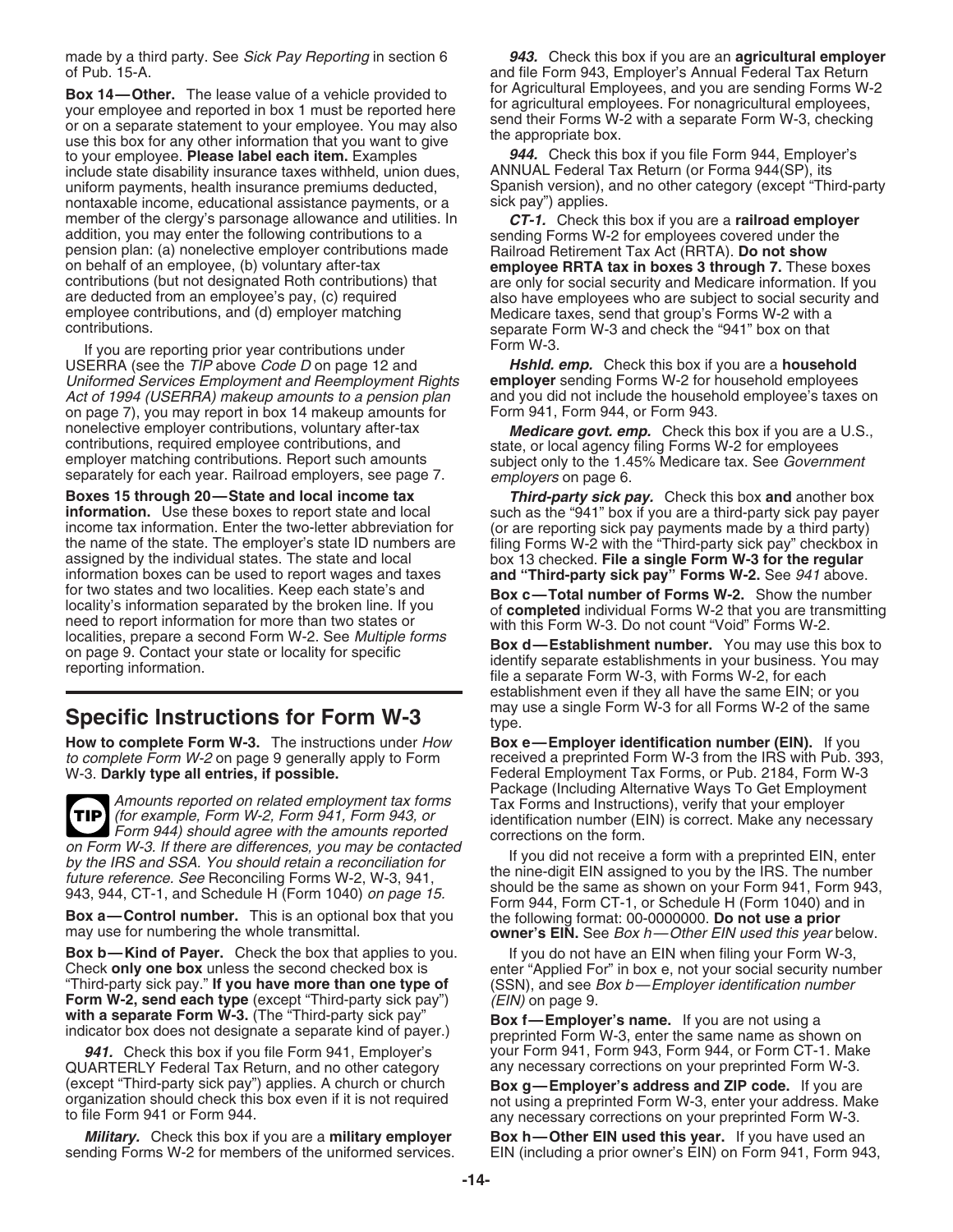Form 944, or Form CT-1 submitted for 2008 that is different between amounts reported on Forms W-2 and W-3 filed with from the EIN reported on Form W-3 in box e, enter the other the SSA and on Form 941, Form 943, Form 944, Form<br>EIN used. Agents generally report the employer's EIN in CT-1, or Schedule H (Form 1040) filed with the IRS, we EIN used. Agents generally report the employer's EIN in box h. See Agent reporting on page 4.

**Contact person, telephone number, fax number, and reduce discrepancies on Forms W-2: email address.** Please enter this information for use by the SSA if any questions arise during processing.



The amounts to enter in boxes 1 through 19,<br>
described below, are totals from only the Forms W-2<br>
that you are sending with this Form W-3.<br>
that you are sending with this Form W-3.<br>
Schedule H (Form 1040)

**Boxes 1 through 10.** Enter the totals reported in boxes 1 • Report social section up through 10 on the Forms W-2.

through 10 on the Forms W-2.<br> **Box 11—Nonqualified plans.** Enter the total reported in<br>
box 4, not in box 3.<br> **Box 12—Deferred compensation.** Enter one total of all<br> **amounts reported with codes D-H, S, Y, AA, and BB** in

**Box 14—Income tax withheld by payer of third-party** enter the other EIN in box h on Form W-3.<br> **sick pay.** Complete this box only if you are the employer

sick pay. Complete this box only if you are the employees who had federal income tax withheld<br>and have employees who had federal income tax withheld<br>on third-party payments of sick pay. Show the total income<br>on Find-Party

### **Reconciling Forms W-2, W-3, 941, 943, 944,** twice the amounts shown on Form W-3. 4. Advance EIC payment (box 9). **CT-1, and Schedule H (Form 1040)**

Reconcile the amounts shown in boxes 2, 3, 5, 7, and 9 **Amounts reported on Forms W-2, W-3**, and 941/943/944/ from **all** 2008 Forms W-2 with their respective amounts from CT-1/Schedule H (Form 1040) may not match for valid from all 2008 Forms W-3 with their respective amounts from the 2008 **yearly** totals from the quarterly Forms 941, or reasons. If they do not match, you should determine that the annual Form 943, Form 944, Form CT-1 (box 2 only), and reasons are valid. **Keep your reconciliation in case there** Schedule H (Form 1040). When there are discrepancies

must contact you to resolve the discrepancies. To help reduce discrepancies on Forms W-2:

Medicare wages on Forms W-2 and Form 941/943/944/<br>Schedule H (Form 1040).

Schedule H (Form 1040).<br>• Report social security taxes withheld on Form W-2 in